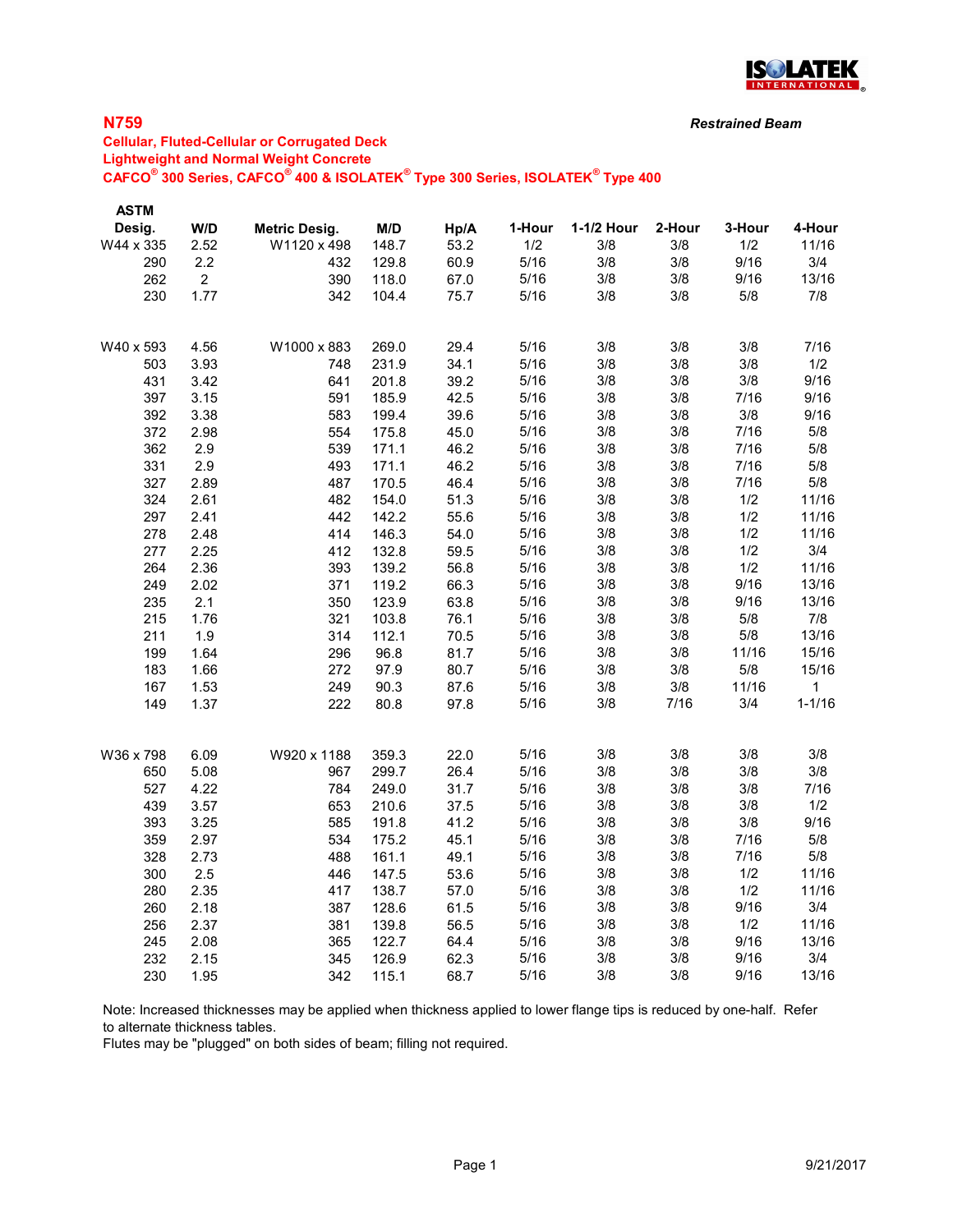

## N759

### Cellular, Fluted-Cellular or Corrugated Deck Lightweight and Normal Weight Concrete  $\mathsf{CAFCO}^\circ$  300 Series,  $\mathsf{CAFCO}^\circ$  400 & ISOLATEK $^\circ$  Type 300 Series, ISOLATEK $^\circ$  Type 400

| <b>ASTM</b> |      |                      |       |       |        |            |        |        |              |
|-------------|------|----------------------|-------|-------|--------|------------|--------|--------|--------------|
| Desig.      | W/D  | <b>Metric Desig.</b> | M/D   | Hp/A  | 1-Hour | 1-1/2 Hour | 2-Hour | 3-Hour | 4-Hour       |
| W36 x 210   | 1.96 | W920 x 313           | 115.6 | 68.4  | 5/16   | 3/8        | 3/8    | 9/16   | 13/16        |
| 194         | 1.81 | 289                  | 106.8 | 74.0  | 5/16   | 3/8        | 3/8    | 5/8    | 7/8          |
| 182         | 1.72 | 271                  | 101.5 | 77.9  | 5/16   | 3/8        | 3/8    | 5/8    | 7/8          |
| 170         | 1.6  | 253                  | 94.4  | 83.7  | 5/16   | 3/8        | $3/8$  | 11/16  | 15/16        |
| 160         | 1.51 | 238                  | 89.1  | 88.7  | 5/16   | 3/8        | 7/16   | 11/16  | $\mathbf{1}$ |
| 150         | 1.43 | 223                  | 84.4  | 93.7  | 5/16   | 3/8        | 7/16   | 3/4    | $\mathbf{1}$ |
| 135         | 1.29 | 201                  | 76.1  | 103.9 | 5/16   | 3/8        | 7/16   | 3/4    | $1 - 1/8$    |
| W33 x 387   | 3.31 | W840 x 576           | 195.3 | 40.5  | 5/16   | 3/8        | 3/8    | 3/8    | 9/16         |
| 354         | 3.05 | 527                  | 180.0 | 43.9  | 5/16   | 3/8        | 3/8    | 7/16   | 9/16         |
| 318         | 2.77 | 473                  | 163.4 | 48.4  | 5/16   | 3/8        | 3/8    | 7/16   | 5/8          |
| 291         | 2.55 | 433                  | 150.5 | 52.5  | 5/16   | 3/8        | 3/8    | 1/2    | 11/16        |
| 263         | 2.33 | 392                  | 137.5 | 57.5  | 5/16   | 3/8        | 3/8    | 1/2    | 3/4          |
| 241         | 2.13 | 359                  | 125.7 | 62.9  | 5/16   | 3/8        | 3/8    | 9/16   | 3/4          |
| 221         | 1.97 | 329                  | 116.2 | 68.0  | 5/16   | 3/8        | 3/8    | 9/16   | 13/16        |
| 201         | 1.79 | 299                  | 105.6 | 74.9  | 5/16   | 3/8        | 3/8    | $5/8$  | 7/8          |
| 169         | 1.7  | 251                  | 100.3 | 78.8  | 5/16   | 3/8        | 3/8    | $5/8$  | 15/16        |
| 152         | 1.53 | 226                  | 90.3  | 87.6  | 5/16   | 3/8        | 3/8    | 11/16  | 1            |
| 141         | 1.43 | 210                  | 84.4  | 93.7  | 5/16   | 3/8        | 7/16   | 3/4    | $\mathbf{1}$ |
| 130         | 1.32 | 193                  | 77.9  | 101.5 | 5/16   | 3/8        | 7/16   | 3/4    | $1 - 1/16$   |
| 118         | 1.21 | 176                  | 71.4  | 110.7 | 5/16   | 3/8        | 1/2    | 13/16  | $1 - 1/8$    |
| W30 x 391   | 3.59 | W760 x 582           | 211.8 | 37.3  | 5/16   | 3/8        | 3/8    | 3/8    | 1/2          |
| 357         | 3.31 | 531                  | 195.3 | 40.5  | 5/16   | 3/8        | 3/8    | $3/8$  | 9/16         |
| 326         | 3.05 | 484                  | 180.0 | 43.9  | 5/16   | 3/8        | 3/8    | 7/16   | 9/16         |
| 292         | 2.73 | 434                  | 161.1 | 49.1  | 5/16   | 3/8        | 3/8    | 7/16   | 5/8          |
| 261         | 2.46 | 389                  | 145.1 | 54.5  | 5/16   | 3/8        | 3/8    | 1/2    | 11/16        |
| 235         | 2.24 | 350                  | 132.2 | 59.8  | 5/16   | 3/8        | 3/8    | 1/2    | 3/4          |
| 211         | 2.01 | 314                  | 118.6 | 66.7  | 5/16   | 3/8        | 3/8    | 9/16   | 13/16        |
| 191         | 1.85 | 284                  | 109.2 | 72.4  | 5/16   | 3/8        | 3/8    | 5/8    | 7/8          |
| 173         | 1.66 | 257                  | 97.9  | 80.7  | 5/16   | 3/8        | 3/8    | $5/8$  | 15/16        |
| 148         | 1.64 | 220                  | 96.8  | 81.7  | $5/16$ | 3/8        | 3/8    | 11/16  | 15/16        |
| 132         | 1.47 | 196                  | 86.7  | 91.1  | $5/16$ | 3/8        | 7/16   | 11/16  | 1            |
| 124         | 1.39 | 185                  | 82.0  | 96.4  | 5/16   | 3/8        | 7/16   | 3/4    | $1 - 1/16$   |
| 116         | 1.3  | 173                  | 76.7  | 103.1 | 5/16   | 3/8        | 7/16   | 3/4    | $1 - 1/8$    |
| 108         | 1.21 | 161                  | 71.4  | 110.7 | 5/16   | 3/8        | 1/2    | 13/16  | $1 - 1/8$    |
| 99          | 1.12 | 147                  | 66.1  | 119.6 | 5/16   | 3/8        | 1/2    | 7/8    | $1 - 3/16$   |
| 90          | 1.02 | 134                  | 60.2  | 131.4 | 5/16   | 7/16       | 1/2    | 7/8    | $1 - 5/16$   |
| W27 x 539   | 5.08 | W690 x 802           | 299.7 | 26.4  | 5/16   | 3/8        | 3/8    | 3/8    | 3/8          |
| 368         | 3.64 | 548                  | 214.8 | 36.8  | 5/16   | 3/8        | 3/8    | 3/8    | 1/2          |

Note: Increased thicknesses may be applied when thickness applied to lower flange tips is reduced by one-half. Refer to alternate thickness tables.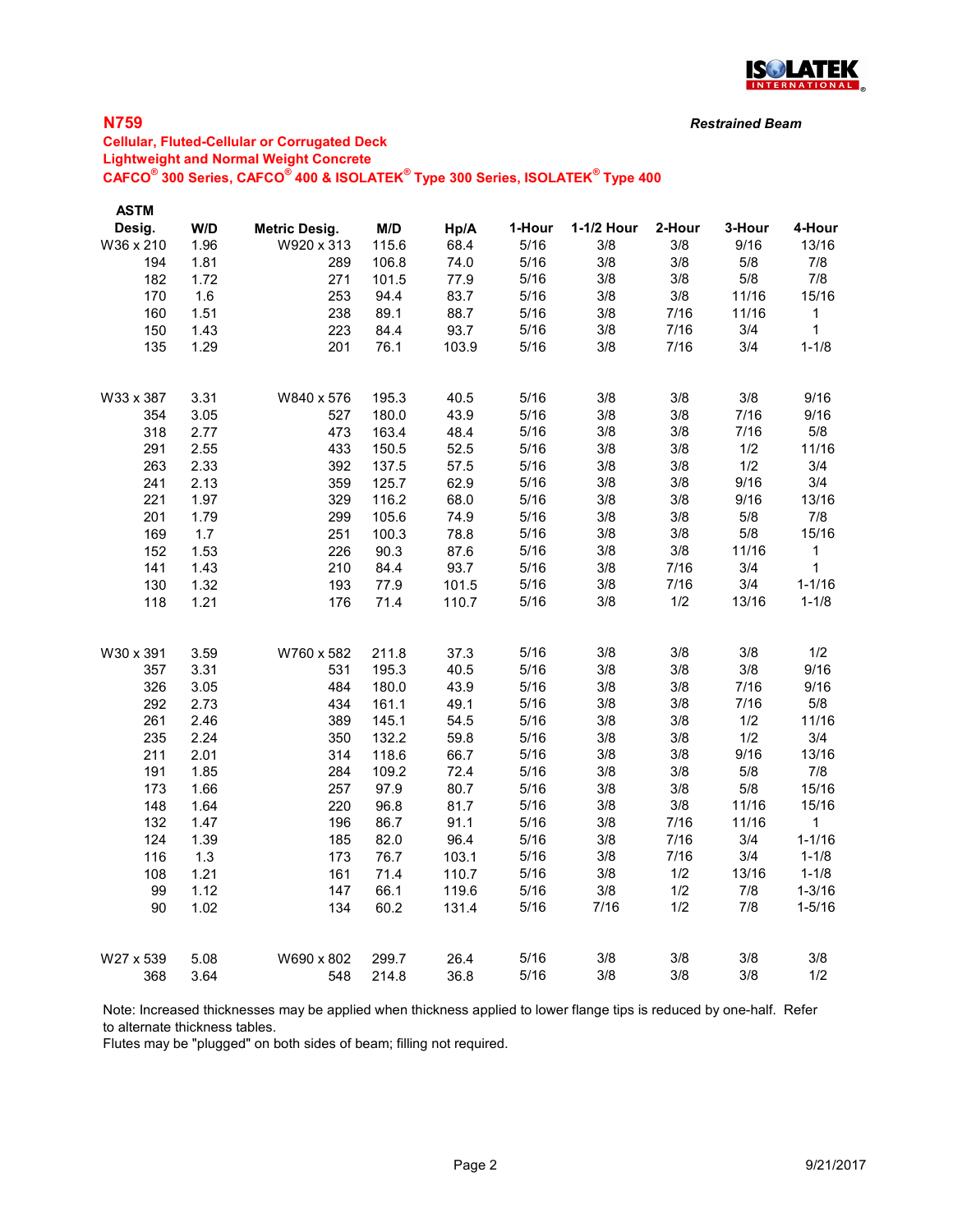

## N759

## Cellular, Fluted-Cellular or Corrugated Deck Lightweight and Normal Weight Concrete  $\mathsf{CAFCO}^\circ$  300 Series,  $\mathsf{CAFCO}^\circ$  400 & ISOLATEK $^\circ$  Type 300 Series, ISOLATEK $^\circ$  Type 400

| <b>ASTM</b> |      |                      |       |       |        |            |        |        |              |
|-------------|------|----------------------|-------|-------|--------|------------|--------|--------|--------------|
| Desig.      | W/D  | <b>Metric Desig.</b> | M/D   | Hp/A  | 1-Hour | 1-1/2 Hour | 2-Hour | 3-Hour | 4-Hour       |
| W27 x 336   | 3.36 | W690 x 500           | 198.2 | 39.9  | 5/16   | 3/8        | 3/8    | 3/8    | 9/16         |
| 307         | 3.11 | 457                  | 183.5 | 43.1  | 5/16   | 3/8        | 3/8    | 7/16   | 9/16         |
| 281         | 2.86 | 418                  | 168.7 | 46.8  | 5/16   | 3/8        | 3/8    | 7/16   | 5/8          |
| 258         | 2.64 | 384                  | 155.8 | 50.8  | 5/16   | 3/8        | 3/8    | 7/16   | 11/16        |
| 235         | 2.43 | 350                  | 143.4 | 55.1  | 5/16   | 3/8        | 3/8    | 1/2    | 11/16        |
| 217         | 2.26 | 323                  | 133.3 | 59.3  | 5/16   | 3/8        | 3/8    | 1/2    | 3/4          |
| 194         | 2.03 | 289                  | 119.8 | 66.0  | 5/16   | 3/8        | 3/8    | 9/16   | 13/16        |
| 178         | 1.87 | 265                  | 110.3 | 71.6  | 5/16   | 3/8        | 3/8    | $5/8$  | 7/8          |
| 161         | 1.7  | 240                  | 100.3 | 78.8  | 5/16   | 3/8        | 3/8    | 5/8    | 15/16        |
| 146         | 1.55 | 217                  | 91.5  | 86.4  | 5/16   | 3/8        | 3/8    | 11/16  | $\mathbf 1$  |
| 129         | 1.56 | 192                  | 92.0  | 85.9  | 5/16   | 3/8        | 3/8    | 11/16  | $\mathbf{1}$ |
| 114         | 1.39 | 170                  | 82.0  | 96.4  | 5/16   | 3/8        | 7/16   | 3/4    | $1 - 1/16$   |
| 102         | 1.24 | 152                  | 73.2  | 108.1 | 5/16   | 3/8        | 7/16   | 13/16  | $1 - 1/8$    |
| 94          | 1.15 | 140                  | 67.9  | 116.5 | 5/16   | 3/8        | 1/2    | 13/16  | $1 - 3/16$   |
| 84          | 1.03 | 125                  | 60.8  | 130.1 | 5/16   | 7/16       | 1/2    | 7/8    | $1 - 1/4$    |
| W24 x 370   | 3.98 | W610 x 551           | 234.8 | 33.7  | 5/16   | 3/8        | 3/8    | 3/8    | 1/2          |
| 335         | 3.66 | 498                  | 215.9 | 36.6  | 5/16   | 3/8        | 3/8    | 3/8    | 1/2          |
| 306         | 3.37 | 455                  | 198.8 | 39.8  | 5/16   | 3/8        | 3/8    | 3/8    | 9/16         |
| 279         | 3.11 | 415                  | 183.5 | 43.1  | 5/16   | 3/8        | 3/8    | 7/16   | 9/16         |
| 250         | 2.81 | 372                  | 165.8 | 47.7  | 5/16   | 3/8        | 3/8    | 7/16   | 5/8          |
| 229         | 2.6  | 341                  | 153.4 | 51.5  | 5/16   | 3/8        | 3/8    | 1/2    | 11/16        |
| 207         | 2.36 | 307                  | 139.2 | 56.8  | 5/16   | 3/8        | 3/8    | 1/2    | 11/16        |
| 192         | 2.2  | 285                  | 129.8 | 60.9  | 5/16   | 3/8        | 3/8    | 9/16   | 3/4          |
| 176         | 2.03 | 262                  | 119.8 | 66.0  | 5/16   | 3/8        | 3/8    | 9/16   | 13/16        |
| 162         | 1.88 | 241                  | 110.9 | 71.3  | 5/16   | 3/8        | 3/8    | $5/8$  | 7/8          |
| 146         | 1.7  | 217                  | 100.3 | 78.8  | 5/16   | 3/8        | 3/8    | 5/8    | 15/16        |
| 131         | 1.54 | 195                  | 90.9  | 87.0  | 5/16   | 3/8        | 3/8    | 11/16  | $\mathbf{1}$ |
| 117         | 1.38 | 174                  | 81.4  | 97.1  | 5/16   | 3/8        | 7/16   | 3/4    | $1 - 1/16$   |
| 104         | 1.24 | 155                  | 73.2  | 108.1 | 5/16   | 3/8        | 7/16   | 13/16  | $1 - 1/8$    |
| 103         | 1.4  | 153                  | 82.6  | 95.7  | 5/16   | 3/8        | 7/16   | 3/4    | $1 - 1/16$   |
| 94          | 1.28 | 140                  | 75.5  | 104.7 | 5/16   | 3/8        | 7/16   | 3/4    | $1 - 1/8$    |
| 84          | 1.15 | 125                  | 67.9  | 116.5 | 5/16   | 3/8        | 1/2    | 13/16  | $1 - 3/16$   |
| 76          | 1.05 | 113                  | 62.0  | 127.6 | 5/16   | 3/8        | 1/2    | 7/8    | $1 - 1/4$    |
| 68          | 0.94 | 101                  | 55.5  | 142.5 | 5/16   | 7/16       | 9/16   | 15/16  | $1 - 3/8$    |
| 62          | 0.93 | 92                   | 54.9  | 144.1 | 5/16   | 7/16       | 9/16   | 15/16  | $1 - 3/8$    |
| 55          | 0.82 | 82                   | 48.4  | 163.4 | 5/16   | 7/16       | 9/16   | 1      | $1 - 7/16$   |
|             |      |                      |       |       |        |            |        |        |              |
| W21 x 201   | 2.5  | W530 x 300           | 147.5 | 53.6  | 5/16   | 3/8        | 3/8    | 1/2    | 11/16        |
| 182         | 2.28 | 272                  | 134.5 | 58.8  | 5/16   | 3/8        | 3/8    | 1/2    | 3/4          |

Note: Increased thicknesses may be applied when thickness applied to lower flange tips is reduced by one-half. Refer to alternate thickness tables.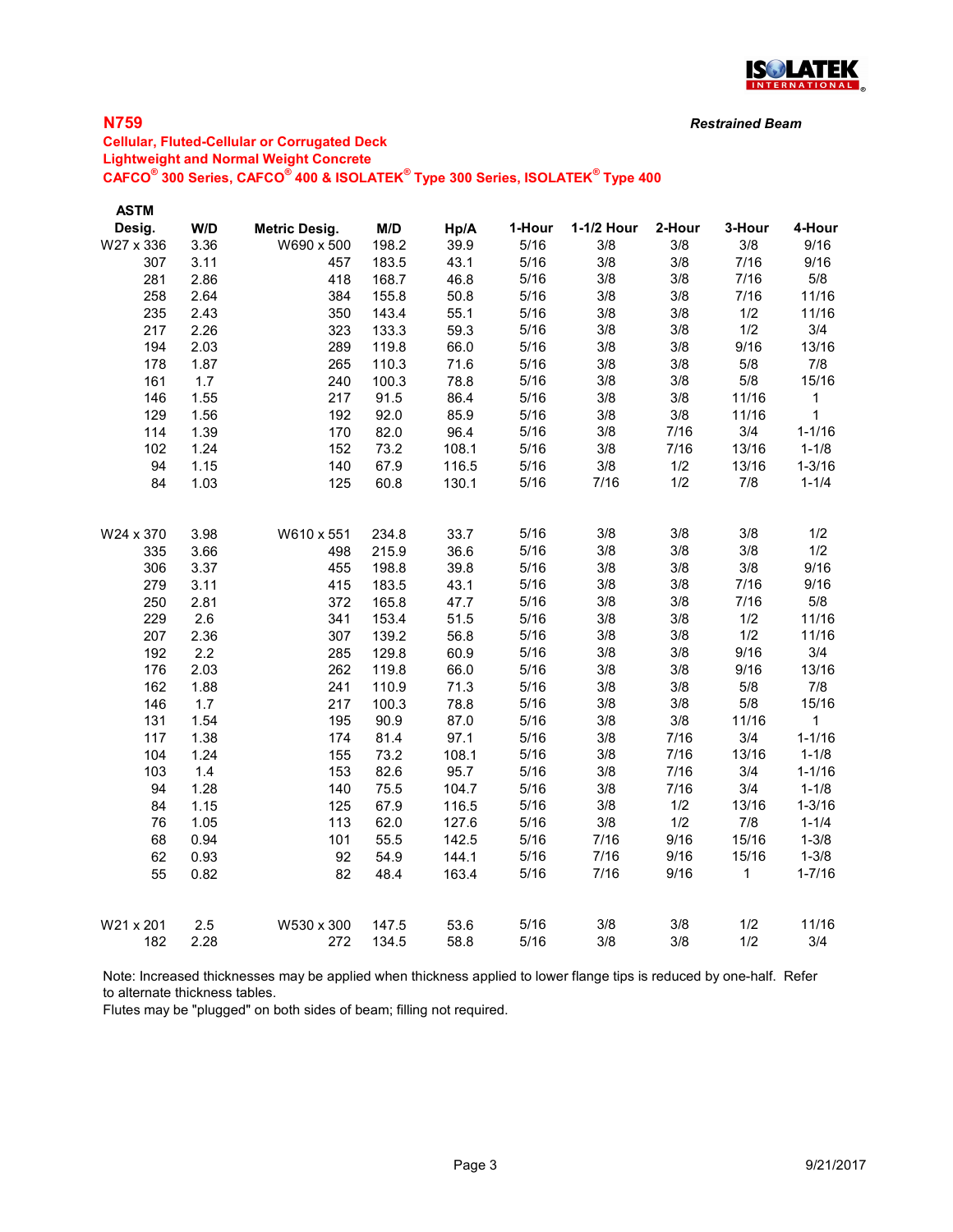

## N759

## Cellular, Fluted-Cellular or Corrugated Deck Lightweight and Normal Weight Concrete  $\mathsf{CAFCO}^\circ$  300 Series,  $\mathsf{CAFCO}^\circ$  400 & ISOLATEK $^\circ$  Type 300 Series, ISOLATEK $^\circ$  Type 400

| <b>ASTM</b> |       |                      |       |       |        |            |        |             |              |
|-------------|-------|----------------------|-------|-------|--------|------------|--------|-------------|--------------|
| Desig.      | W/D   | <b>Metric Desig.</b> | M/D   | Hp/A  | 1-Hour | 1-1/2 Hour | 2-Hour | 3-Hour      | 4-Hour       |
| W21 x 166   | 2.09  | W530 x 248           | 123.3 | 64.1  | 5/16   | 3/8        | 3/8    | 9/16        | 13/16        |
| 147         | 1.87  | 219                  | 110.3 | 71.6  | 5/16   | 3/8        | 3/8    | $5/8$       | 7/8          |
| 132         | 1.68  | 196                  | 99.1  | 79.8  | 5/16   | 3/8        | 3/8    | 5/8         | 15/16        |
| 122         | 1.57  | 182                  | 92.6  | 85.3  | 5/16   | 3/8        | 3/8    | 11/16       | 15/16        |
| 111         | 1.43  | 165                  | 84.4  | 93.7  | 5/16   | 3/8        | 7/16   | 3/4         | $\mathbf{1}$ |
| 101         | 1.3   | 150                  | 76.7  | 103.1 | 5/16   | 3/8        | 7/16   | 3/4         | $1 - 1/8$    |
| 93          | $1.4$ | 138                  | 82.6  | 95.7  | 5/16   | 3/8        | 7/16   | 3/4         | $1 - 1/16$   |
| 83          | 1.26  | 123                  | 74.3  | 106.3 | $5/16$ | 3/8        | 7/16   | 13/16       | $1 - 1/8$    |
| 73          | 1.11  | 109                  | 65.5  | 120.7 | $5/16$ | $3/8$      | 1/2    | $7/8$       | $1 - 3/16$   |
| 68          | 1.04  | 101                  | 61.4  | 128.8 | 5/16   | 7/16       | 1/2    | 7/8         | $1 - 1/4$    |
| 62          | 0.95  | 92                   | 56.1  | 141.0 | 5/16   | $7/16$     | 9/16   | 15/16       | $1 - 5/16$   |
| 57          | 0.95  | 85                   | 56.1  | 141.0 | 5/16   | 7/16       | 9/16   | 15/16       | $1 - 5/16$   |
| 55          | 0.85  | 82                   | 50.2  | 157.6 | 5/16   | 7/16       | 9/16   | 1           | $1 - 7/16$   |
| 50          | 0.83  | 74                   | 49.0  | 161.4 | 5/16   | 7/16       | 9/16   | $\mathbf 1$ | $1 - 7/16$   |
| 48          | 0.75  | 72                   | 44.3  | 178.6 | $3/8$  | 1/2        | $5/8$  | $1 - 1/16$  | $1 - 9/16$   |
| 44          | 0.74  | 66                   | 43.7  | 181.1 | 3/8    | 1/2        | 5/8    | $1 - 1/16$  | $1 - 9/16$   |
| W18 x 175   | 2.46  | W460 x 260           | 145.1 | 54.5  | 5/16   | 3/8        | 3/8    | 1/2         | 11/16        |
| 158         | 2.24  | 235                  | 132.2 | 59.8  | 5/16   | 3/8        | 3/8    | 1/2         | 3/4          |
| 143         | 2.05  | 213                  | 121.0 | 65.4  | 5/16   | 3/8        | 3/8    | 9/16        | 13/16        |
| 130         | 1.88  | 193                  | 110.9 | 71.3  | 5/16   | 3/8        | 3/8    | 5/8         | 7/8          |
| 119         | 1.72  | 177                  | 101.5 | 77.9  | 5/16   | 3/8        | 3/8    | 5/8         | 7/8          |
| 106         | 1.55  | 158                  | 91.5  | 86.4  | 5/16   | 3/8        | 3/8    | 11/16       | $\mathbf{1}$ |
| 97          | 1.42  | 144                  | 83.8  | 94.4  | 5/16   | 3/8        | 7/16   | 3/4         | $1 - 1/16$   |
| 86          | 1.27  | 128                  | 74.9  | 105.5 | 5/16   | 3/8        | 7/16   | 13/16       | $1 - 1/8$    |
| 76          | 1.13  | 113                  | 66.7  | 118.6 | 5/16   | 3/8        | 1/2    | 7/8         | $1 - 3/16$   |
| 71          | 1.22  | 106                  | 72.0  | 109.8 | 5/16   | 3/8        | 7/16   | 13/16       | $1 - 1/8$    |
| 65          | 1.13  | 97                   | 66.7  | 118.6 | 5/16   | 3/8        | 1/2    | 7/8         | $1 - 3/16$   |
| 60          | 1.04  | 89                   | 61.4  | 128.8 | 5/16   | 7/16       | 1/2    | 7/8         | $1 - 1/4$    |
| 55          | 0.96  | 82                   | 56.6  | 139.6 | 5/16   | 7/16       | 9/16   | 15/16       | $1 - 5/16$   |
| 50          | 0.88  | 74                   | 51.9  | 152.3 | 5/16   | $7/16$     | 9/16   | $\mathbf 1$ | $1 - 3/8$    |
| 46          | 0.87  | 68                   | 51.3  | 154.0 | 5/16   | 7/16       | 9/16   | $\mathbf 1$ | $1 - 7/16$   |
| 40          | 0.76  | 60                   | 44.8  | 176.3 | 3/8    | 1/2        | $5/8$  | $1 - 1/16$  | $1 - 1/2$    |
| 35          | 0.67  | 52                   | 39.5  | 200.0 | 3/8    | 1/2        | 5/8    | $1 - 1/8$   | $1 - 5/8$    |
| W16 x 100   | 1.59  | W410 x 149           | 93.8  | 84.3  | 5/16   | 3/8        | 3/8    | 11/16       | 15/16        |
| 89          | 1.43  | 132                  | 84.4  | 93.7  | 5/16   | 3/8        | 7/16   | 3/4         | 1            |
| 77          | 1.25  | 114                  | 73.8  | 107.2 | 5/16   | 3/8        | 7/16   | 13/16       | $1 - 1/8$    |
| 67          | 1.09  | 100                  | 64.3  | 122.9 | 5/16   | $3/8$      | 1/2    | 7/8         | $1 - 1/4$    |
| 57          | 1.09  | 85                   | 64.3  | 122.9 | 5/16   | $3/8$      | 1/2    | 7/8         | $1 - 1/4$    |
| 50          | 0.96  | 74                   | 56.6  | 139.6 | 5/16   | 7/16       | 9/16   | 15/16       | $1 - 5/16$   |
| 45          | 0.87  | 67                   | 51.3  | 154.0 | 5/16   | 7/16       | 9/16   | 1           | $1 - 7/16$   |

Note: Increased thicknesses may be applied when thickness applied to lower flange tips is reduced by one-half. Refer to alternate thickness tables.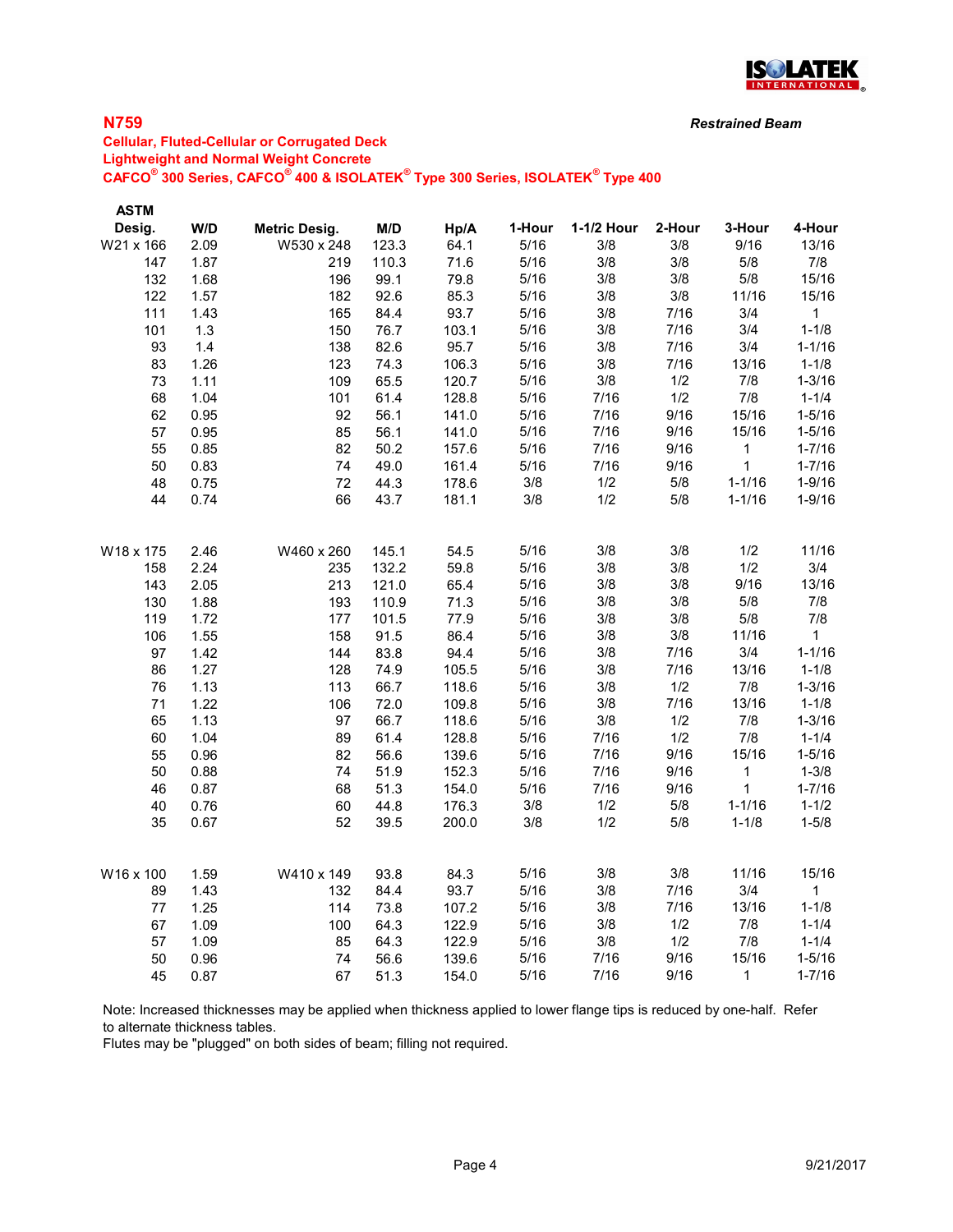

## N759

## Cellular, Fluted-Cellular or Corrugated Deck Lightweight and Normal Weight Concrete  $\mathsf{CAFCO}^\circ$  300 Series,  $\mathsf{CAFCO}^\circ$  400 & ISOLATEK $^\circ$  Type 300 Series, ISOLATEK $^\circ$  Type 400

| <b>ASTM</b> |      |               |       |       |            |             |        |              |                            |
|-------------|------|---------------|-------|-------|------------|-------------|--------|--------------|----------------------------|
| Desig.      | W/D  | Metric Desig. | M/D   | Hp/A  | 1-Hour     | 1-1/2 Hour  | 2-Hour | 3-Hour       | 4-Hour                     |
| W16 x 40    | 0.78 | W410 x 60     | 46.0  | 171.8 | 3/8        | 1/2         | 5/8    | $1 - 1/16$   | $1 - 1/2$                  |
| 36          | 0.7  | 53            | 41.3  | 191.4 | 3/8        | 1/2         | 5/8    | $1 - 1/8$    | $1 - 9/16$                 |
| 31          | 0.66 | 46            | 38.9  | 203.0 | 3/8        | 1/2         | 11/16  | $1 - 1/8$    | $1 - 5/8$                  |
| 26          | 0.55 | 39            | 32.5  | 243.6 | 7/16       | 9/16        | 3/4    | $1 - 1/4$    | $1 - 13/16$                |
| W14 x 808   | 8.75 | W360 x 1202   | 516.3 | 15.3  | 5/16       | 3/8         | 3/8    | 3/8          | 3/8                        |
| 730         | 8.08 | 1086          | 476.7 | 16.6  | 5/16       | 3/8         | 3/8    | 3/8          | 3/8                        |
| 665         | 7.49 | 990           | 441.9 | 17.9  | 5/16       | 3/8         | 3/8    | 3/8          | 3/8                        |
| 605         | 6.96 | 900           | 410.6 | 19.3  | 5/16       | 3/8         | 3/8    | 3/8          | 3/8                        |
| 550         | 6.43 | 818           | 379.4 | 20.8  | 5/16       | 3/8         | 3/8    | 3/8          | 3/8                        |
| 500         | 5.95 | 744           | 351.1 | 22.5  | 5/16       | 3/8         | 3/8    | 3/8          | 3/8                        |
| 455         | 5.53 | 677           | 326.3 | 24.2  | 5/16       | 3/8         | 3/8    | 3/8          | 3/8                        |
| 426         | 5.21 | 634           | 307.4 | 25.7  | 5/16       | 3/8         | 3/8    | 3/8          | 3/8                        |
| 398         | 4.93 | 592           | 290.9 | 27.2  | 5/16       | 3/8         | 3/8    | 3/8          | 3/8                        |
| 370         | 4.63 | 551           | 273.2 | 28.9  | 5/16       | 3/8         | 3/8    | 3/8          | 7/16                       |
| 342         | 4.32 | 509           | 254.9 | 31.0  | 5/16       | 3/8         | 3/8    | 3/8          | 7/16                       |
| 311         | 3.98 | 463           | 234.8 | 33.7  | 5/16       | 3/8         | 3/8    | 3/8          | 1/2                        |
| 283         | 3.66 | 421           | 215.9 | 36.6  | 5/16       | 3/8         | 3/8    | 3/8          | 1/2                        |
| 257         | 3.36 | 382           | 198.2 | 39.9  | 5/16       | 3/8         | 3/8    | 3/8          | 9/16                       |
| 233         | 3.08 | 347           | 181.7 | 43.5  | 5/16       | 3/8         | 3/8    | 7/16         | 9/16                       |
| 211         | 2.81 | 314           | 165.8 | 47.7  | 5/16       | 3/8         | 3/8    | 7/16         | 5/8                        |
| 193         | 2.6  | 287           | 153.4 | 51.5  | 5/16       | 3/8         | 3/8    | 1/2          | 11/16                      |
| 176         | 2.38 | 262           | 140.4 | 56.3  | 5/16       | 3/8         | 3/8    | 1/2          | 11/16                      |
| 159         | 2.16 | 237           | 127.4 | 62.0  | 5/16       | 3/8         | 3/8    | 9/16         | 3/4                        |
| 145         | 1.99 | 216           | 117.4 | 67.3  | 5/16       | 3/8         | 3/8    | 9/16         | 13/16                      |
| 132         | 1.89 | 196           | 111.5 | 70.9  | 5/16       | 3/8         | 3/8    | 5/8          | 7/8                        |
| 120         | 1.71 | 179           | 100.9 | 78.4  | 5/16       | 3/8         | 3/8    | 5/8          | 15/16                      |
| 109         | 1.57 | 162           | 92.6  | 85.3  | 5/16       | 3/8         | 3/8    | 11/16        | 15/16                      |
| 99          | 1.43 | 147           | 84.4  | 93.7  | 5/16       | 3/8         | 7/16   | 3/4          | 1                          |
| 90          | 1.31 | 134           | 77.3  | 102.3 | 5/16       | 3/8         | 7/16   | 3/4          | $1 - 1/16$                 |
| 82          | 1.45 | 122           | 85.6  | 92.4  | 5/16       | 3/8         | 7/16   | 3/4          | 1                          |
| 74          | 1.32 | 110           | 77.9  | 101.5 | 5/16       | 3/8         | 7/16   | 3/4          | $1 - 1/16$                 |
| 68          | 1.22 | 101           | 72.0  | 109.8 | 5/16       | 3/8         | 7/16   | 13/16        | $1 - 1/8$                  |
| 61          | 1.1  | 91            | 64.9  | 121.8 | 5/16       | 3/8         | 1/2    | 7/8          | $1 - 1/4$                  |
| 53          | 1.06 | 79            | 62.5  | 126.4 | 5/16       | 3/8         | 1/2    | 7/8          | $1 - 1/4$                  |
| 48          | 0.97 | 72            | 57.2  | 138.1 | 5/16       | 7/16        | 9/16   | 15/16        | $1 - 5/16$                 |
| 43          | 0.87 | 64            | 51.3  | 154.0 | 5/16       | 7/16        | 9/16   | $\mathbf{1}$ | $1 - 7/16$                 |
| 38          | 0.8  | 57            | 47.2  | 167.5 | 3/8        | 1/2         | 5/8    | $1 - 1/16$   | $1 - 1/2$                  |
| 34          | 0.72 | 51            | 42.5  | 186.1 | 3/8        | 1/2         | $5/8$  | $1 - 1/8$    | $1 - 9/16$                 |
| 30          | 0.64 | 45            | 37.8  | 209.3 | 3/8<br>3/8 | 1/2<br>9/16 | 11/16  | $1 - 3/16$   | $1 - 11/16$<br>$1 - 11/16$ |
| 26          | 0.62 | 39            | 36.6  | 216.1 |            |             | 11/16  | $1 - 3/16$   |                            |
| 22          | 0.53 | 33            | 31.3  | 252.8 | 7/16       | 9/16        | 3/4    | $1 - 1/4$    | $1 - 13/16$                |

Note: Increased thicknesses may be applied when thickness applied to lower flange tips is reduced by one-half. Refer to alternate thickness tables.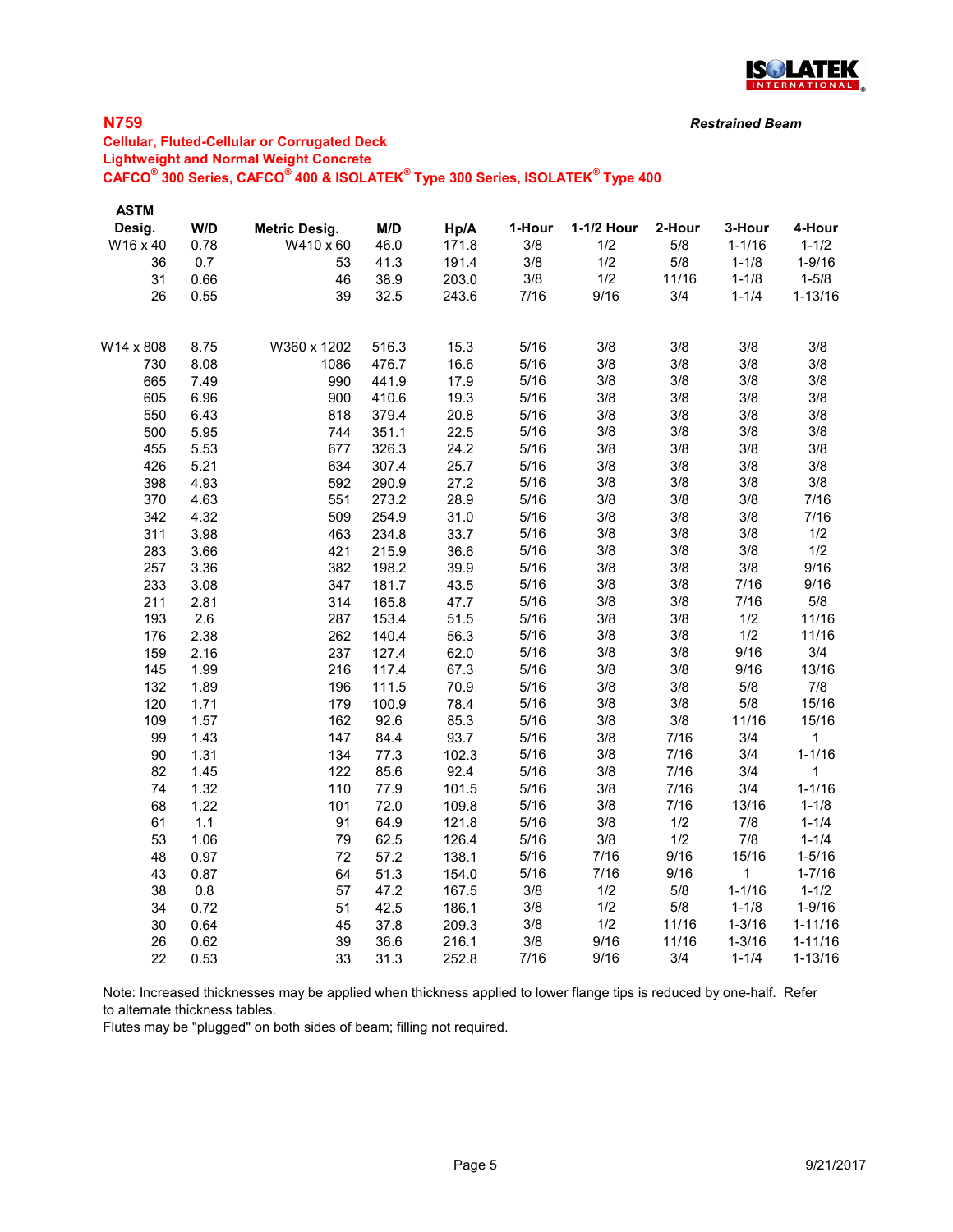

## N759

### Cellular, Fluted-Cellular or Corrugated Deck Lightweight and Normal Weight Concrete  $\mathsf{CAFCO}^\circ$  300 Series,  $\mathsf{CAFCO}^\circ$  400 & ISOLATEK $^\circ$  Type 300 Series, ISOLATEK $^\circ$  Type 400

| <b>ASTM</b> |              |                      |       |       |        |            |        |              |              |
|-------------|--------------|----------------------|-------|-------|--------|------------|--------|--------------|--------------|
| Desig.      | W/D          | <b>Metric Desig.</b> | M/D   | Hp/A  | 1-Hour | 1-1/2 Hour | 2-Hour | 3-Hour       | 4-Hour       |
| W12 x 336   | 4.85         | W310 x 500           | 286.2 | 27.6  | 5/16   | 3/8        | 3/8    | 3/8          | 3/8          |
| 305         | 4.49         | 454                  | 264.9 | 29.8  | 5/16   | 3/8        | 3/8    | 3/8          | 7/16         |
| 279         | 4.19         | 415                  | 247.2 | 32.0  | 5/16   | 3/8        | 3/8    | 3/8          | 7/16         |
| 252         | 3.84         | 375                  | 226.6 | 34.9  | 5/16   | 3/8        | 3/8    | 3/8          | 1/2          |
| 230         | 3.55         | 342                  | 209.5 | 37.7  | 5/16   | 3/8        | 3/8    | 3/8          | 1/2          |
| 210         | 3.27         | 313                  | 192.9 | 41.0  | 5/16   | 3/8        | 3/8    | 3/8          | 9/16         |
| 190         | $\mathbf{3}$ | 283                  | 177.0 | 44.7  | 5/16   | 3/8        | 3/8    | 7/16         | 5/8          |
| 170         | 2.72         | 253                  | 160.5 | 49.3  | 5/16   | 3/8        | 3/8    | 7/16         | 5/8          |
| 152         | 2.45         | 225                  | 144.6 | 54.7  | 5/16   | 3/8        | 3/8    | 1/2          | 11/16        |
| 136         | 2.23         | 202                  | 131.6 | 60.1  | $5/16$ | 3/8        | 3/8    | 1/2          | 3/4          |
| 120         | 1.99         | 179                  | 117.4 | 67.3  | 5/16   | 3/8        | 3/8    | 9/16         | 13/16        |
| 106         | 1.77         | 158                  | 104.4 | 75.7  | 5/16   | 3/8        | 3/8    | 5/8          | 7/8          |
| 96          | 1.61         | 143                  | 95.0  | 83.2  | $5/16$ | 3/8        | 3/8    | 11/16        | 15/16        |
| 87          | 1.47         | 129                  | 86.7  | 91.1  | 5/16   | 3/8        | 7/16   | 11/16        | $\mathbf{1}$ |
| 79          | 1.34         | 117                  | 79.1  | 100.0 | 5/16   | 3/8        | 7/16   | 3/4          | $1 - 1/16$   |
| 72          | 1.23         | 107                  | 72.6  | 108.9 | 5/16   | 3/8        | 7/16   | 13/16        | $1 - 1/8$    |
| 65          | 1.11         | 97                   | 65.5  | 120.7 | 5/16   | 3/8        | 1/2    | 7/8          | $1 - 3/16$   |
| 58          | $1.1$        | 86                   | 64.9  | 121.8 | 5/16   | 3/8        | 1/2    | 7/8          | $1 - 1/4$    |
| 53          | 1.02         | 79                   | 60.2  | 131.4 | 5/16   | 7/16       | 1/2    | 7/8          | $1 - 5/16$   |
| 50          | 1.06         | 74                   | 62.5  | 126.4 | 5/16   | 3/8        | 1/2    | 7/8          | $1 - 1/4$    |
| 45          | 0.97         | 67                   | 57.2  | 138.1 | 5/16   | 7/16       | 9/16   | 15/16        | $1 - 5/16$   |
| 40          | 0.86         | 60                   | 50.7  | 155.8 | 5/16   | 7/16       | 9/16   | $\mathbf 1$  | $1 - 7/16$   |
| 35          | 0.81         | 52                   | 47.8  | 165.4 | 5/16   | 7/16       | 9/16   | $\mathbf{1}$ | $1 - 7/16$   |
| 30          | 0.69         | 45                   | 40.7  | 194.2 | 3/8    | 1/2        | 5/8    | $1 - 1/8$    | $1 - 5/8$    |
| 26          | 0.61         | 39                   | 36.0  | 219.6 | 3/8    | 9/16       | 11/16  | $1 - 3/16$   | $1 - 11/16$  |
| 22          | 0.62         | 33                   | 36.6  | 216.1 | 3/8    | 9/16       | 11/16  | $1 - 3/16$   | $1 - 11/16$  |
| 19          | 0.54         | 28                   | 31.9  | 248.1 | 7/16   | 9/16       | 3/4    | $1 - 1/4$    | $1 - 13/16$  |
| 16          | 0.45         | 24                   | 26.6  | 297.7 | 7/16   | $5/8$      | 13/16  | $1 - 3/8$    | $1 - 15/16$  |
| 14          | 0.4          | 21                   | 23.6  | 335.0 | 1/2    | 5/8        | 13/16  | $1 - 7/16$   | $2 - 1/16$   |
| W10 x 112   | 2.17         | W250 x 167           | 128.0 | 61.7  | 5/16   | 3/8        | 3/8    | 9/16         | 3/4          |
| 100         | 1.97         | 149                  | 116.2 | 68.0  | 5/16   | 3/8        | 3/8    | 9/16         | 13/16        |
| 88          | 1.74         | 131                  | 102.7 | 77.0  | 5/16   | 3/8        | 3/8    | 5/8          | 7/8          |
| 77          | 1.54         | 115                  | 90.9  | 87.0  | 5/16   | 3/8        | 3/8    | 11/16        | $\mathbf{1}$ |
| 68          | 1.38         | 101                  | 81.4  | 97.1  | 5/16   | 3/8        | 7/16   | 3/4          | $1 - 1/16$   |
| 60          | 1.22         | 89                   | 72.0  | 109.8 | 5/16   | 3/8        | 7/16   | 13/16        | $1 - 1/8$    |
| 54          | 1.11         | 80                   | 65.5  | 120.7 | 5/16   | 3/8        | 1/2    | 7/8          | $1 - 3/16$   |
| 49          | 1.01         | 73                   | 59.6  | 132.7 | 5/16   | 7/16       | 1/2    | 15/16        | $1 - 5/16$   |
| 45          | 1.06         | 67                   | 62.5  | 126.4 | 5/16   | 3/8        | 1/2    | 7/8          | $1 - 1/4$    |
| 39          | 0.92         | 58                   | 54.3  | 145.6 | 5/16   | 7/16       | 9/16   | 15/16        | $1 - 3/8$    |
| 33          | 0.78         | 49                   | 46.0  | 171.8 | 3/8    | 1/2        | 5/8    | $1 - 1/16$   | $1 - 1/2$    |
| 30          | 0.8          | 45                   | 47.2  | 167.5 | 3/8    | 1/2        | 5/8    | $1 - 1/16$   | $1 - 1/2$    |

Note: Increased thicknesses may be applied when thickness applied to lower flange tips is reduced by one-half. Refer to alternate thickness tables.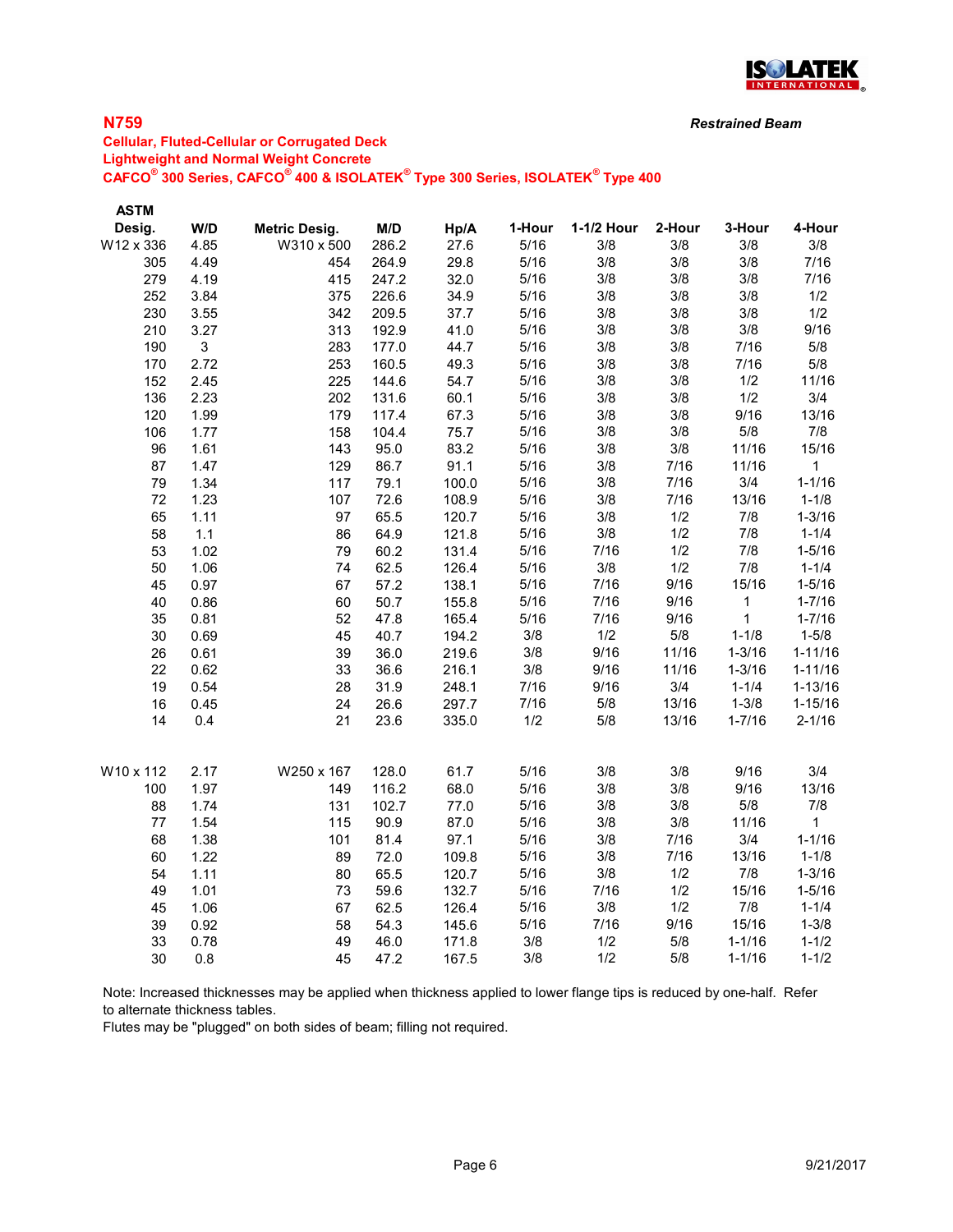

## N759

## Cellular, Fluted-Cellular or Corrugated Deck Lightweight and Normal Weight Concrete  $\mathsf{CAFCO}^\circ$  300 Series,  $\mathsf{CAFCO}^\circ$  400 & ISOLATEK $^\circ$  Type 300 Series, ISOLATEK $^\circ$  Type 400

| <b>ASTM</b> |      |                      |      |       |        |            |        |              |              |
|-------------|------|----------------------|------|-------|--------|------------|--------|--------------|--------------|
| Desig.      | W/D  | <b>Metric Desig.</b> | M/D  | Hp/A  | 1-Hour | 1-1/2 Hour | 2-Hour | 3-Hour       | 4-Hour       |
| W10 x 26    | 0.7  | W10 x 39             | 41.3 | 191.4 | 3/8    | 1/2        | 5/8    | $1 - 1/8$    | $1 - 9/16$   |
| 22          | 0.6  | 33                   | 35.4 | 223.3 | 3/8    | 9/16       | 11/16  | $1 - 3/16$   | $1 - 3/4$    |
| 19          | 0.6  | 28                   | 35.4 | 223.3 | 3/8    | 9/16       | 11/16  | $1 - 3/16$   | $1 - 3/4$    |
| 17          | 0.54 | 25                   | 31.9 | 248.1 | 7/16   | 9/16       | 3/4    | $1 - 1/4$    | $1 - 13/16$  |
| 15          | 0.48 | 22                   | 28.3 | 279.1 | 7/16   | 5/8        | 3/4    | $1 - 5/16$   | $1 - 15/16$  |
| 12          | 0.39 | 18                   | 23.0 | 343.5 | 1/2    | 5/8        | 13/16  | $1 - 7/16$   | $2 - 1/16$   |
| W8 x 67     | 1.65 | W200 x 100           | 97.4 | 81.2  | 5/16   | 3/8        | 3/8    | 11/16        | 15/16        |
| 58          | 1.44 | 86                   | 85.0 | 93.0  | 5/16   | 3/8        | 7/16   | 3/4          | $\mathbf{1}$ |
| 48          | 1.21 | 71                   | 71.4 | 110.7 | 5/16   | 3/8        | 1/2    | 13/16        | $1 - 1/8$    |
| 40          | 1.03 | 59                   | 60.8 | 130.1 | 5/16   | 7/16       | 1/2    | 7/8          | $1 - 1/4$    |
| 35          | 0.9  | 52                   | 53.1 | 148.9 | 5/16   | 7/16       | 9/16   | 1            | $1 - 3/8$    |
| 31          | 0.8  | 46                   | 47.2 | 167.5 | 3/8    | 1/2        | 5/8    | $1 - 1/16$   | $1 - 1/2$    |
| 28          | 0.81 | 42                   | 47.8 | 165.4 | 5/16   | 7/16       | 9/16   | 1            | $1 - 7/16$   |
| 24          | 0.7  | 36                   | 41.3 | 191.4 | 3/8    | 1/2        | 5/8    | $1 - 1/8$    | $1 - 9/16$   |
| 21          | 0.67 | 31                   | 39.5 | 200.0 | 3/8    | 1/2        | 5/8    | $1 - 1/8$    | $1 - 5/8$    |
| 18          | 0.58 | 27                   | 34.2 | 231.0 | 3/8    | 9/16       | 11/16  | $1 - 1/4$    | $1 - 3/4$    |
| 15          | 0.55 | 22                   | 32.5 | 243.6 | 7/16   | 9/16       | 3/4    | $1 - 1/4$    | $1 - 13/16$  |
| 13          | 0.48 | 19                   | 28.3 | 279.1 | 7/16   | $5/8$      | 3/4    | $1 - 5/16$   | $1 - 15/16$  |
| 10          | 0.37 | 15                   | 21.8 | 362.1 | 1/2    | 11/16      | 7/8    | $1 - 1/2$    | $2 - 1/8$    |
| W6 x 25     | 0.83 | W150 x 37            | 49.0 | 161.4 | 5/16   | 7/16       | 9/16   | $\mathbf{1}$ | $1 - 7/16$   |
| 20          | 0.67 | 30                   | 39.5 | 200.0 | 3/8    | 1/2        | 5/8    | $1 - 1/8$    | $1 - 5/8$    |
| 16          | 0.68 | 24                   | 40.1 | 197.0 | 3/8    | 1/2        | $5/8$  | $1 - 1/8$    | $1 - 5/8$    |
| 15          | 0.52 | 22                   | 30.7 | 257.7 | 7/16   | 9/16       | 3/4    | $1 - 5/16$   | $1 - 13/16$  |
| 12          | 0.52 | 18                   | 30.7 | 257.7 | 7/16   | 9/16       | 3/4    | $1 - 5/16$   | $1 - 13/16$  |
| 9           | 0.39 | 14                   | 23.0 | 343.5 | 1/2    | 5/8        | 13/16  | $1 - 7/16$   | $2 - 1/16$   |
| 8.5         | 0.37 | 13                   | 21.8 | 362.1 | 1/2    | 11/16      | 7/8    | $1 - 1/2$    | $2 - 1/8$    |
| W5 x 19     | 0.77 | W130 x 28            | 45.4 | 174.0 | 3/8    | 1/2        | $5/8$  | $1 - 1/16$   | $1 - 1/2$    |
| 16          | 0.66 | 24                   | 38.9 | 203.0 | 3/8    | 1/2        | 11/16  | $1 - 1/8$    | $1 - 5/8$    |
| W4 x 13     | 0.67 | W100 x 19            | 39.5 | 200.0 | 3/8    | 1/2        | 5/8    | $1 - 1/8$    | $1 - 5/8$    |

Note: Increased thicknesses may be applied when thickness applied to lower flange tips is reduced by one-half. Refer to alternate thickness tables.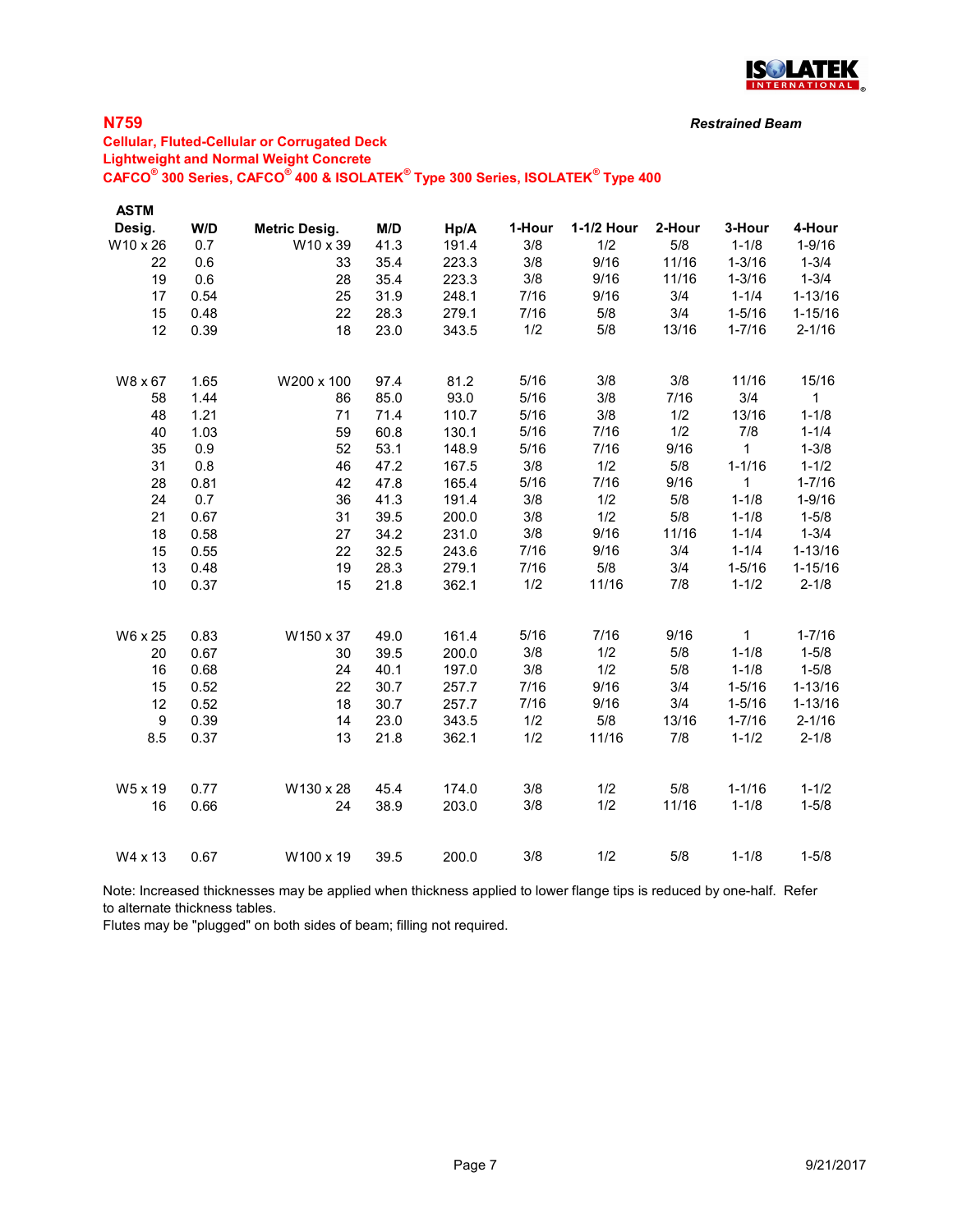

#### Restrained Beam

### Cellular, Fluted-Cellular or Corrugated Deck Lightweight and Normal Weight Concrete  $\mathsf{CAFCO}^\circ$  300 Series,  $\mathsf{CAFCO}^\circ$  400 & ISOLATEK $^\circ$  Type 300 Series, ISOLATEK $^\circ$  Type 400

| <b>ASTM</b> |                |                      |       |      |      |                       |
|-------------|----------------|----------------------|-------|------|------|-----------------------|
| Desig.      | W/D            | <b>Metric Desig.</b> | M/D   | Hp/A |      | 2-1/2 Hour 3-1/2 Hour |
| W44 x 335   | 2.52           | W1120 x 498          | 148.7 | 53.2 | 3/8  | 5/8                   |
| 290         | 2.2            | 432                  | 129.8 | 60.9 | 7/16 | 11/16                 |
| 262         | $\overline{c}$ | 390                  | 118.0 | 67.0 | 1/2  | 11/16                 |
| 230         | 1.77           | 342                  | 104.4 | 75.7 | 1/2  | 3/4                   |
|             |                |                      |       |      |      |                       |
| W40 x 593   | 4.56           | W1000 x 883          | 269.0 | 29.4 | 3/8  | 3/8                   |
| 503         | 3.93           | 748                  | 231.9 | 34.1 | 3/8  | 7/16                  |
| 431         | 3.42           | 641                  | 201.8 | 39.2 | 3/8  | 1/2                   |
| 397         | 3.15           | 591                  | 185.9 | 42.5 | 3/8  | 1/2                   |
| 392         | 3.38           | 583                  | 199.4 | 39.6 | 3/8  | 1/2                   |
| 372         | 2.98           | 554                  | 175.8 | 45.0 | 3/8  | 1/2                   |
| 362         | 2.9            | 539                  | 171.1 | 46.2 | 3/8  | 9/16                  |
| 331         | 2.9            | 493                  | 171.1 | 46.2 | 3/8  | 9/16                  |
| 327         | 2.89           | 487                  | 170.5 | 46.4 | 3/8  | 9/16                  |
| 324         | 2.61           | 482                  | 154.0 | 51.3 | 3/8  | 9/16                  |
| 297         | 2.41           | 442                  | 142.2 | 55.6 | 7/16 | 5/8                   |
| 278         | 2.48           | 414                  | 146.3 | 54.0 | 3/8  | 5/8                   |
| 277         | 2.25           | 412                  | 132.8 | 59.5 | 7/16 | 5/8                   |
| 264         | 2.36           | 393                  | 139.2 | 56.8 | 7/16 | 5/8                   |
| 249         | 2.02           | 371                  | 119.2 | 66.3 | 7/16 | 11/16                 |
| 235         | 2.1            | 350                  | 123.9 | 63.8 | 7/16 | 11/16                 |
| 215         | 1.76           | 321                  | 103.8 | 76.1 | 1/2  | 3/4                   |
| 211         | 1.9            | 314                  | 112.1 | 70.5 | 1/2  | 3/4                   |
| 199         | 1.64           | 296                  | 96.8  | 81.7 | 9/16 | 13/16                 |
| 183         | 1.66           | 272                  | 97.9  | 80.7 | 9/16 | 13/16                 |
| 167         | 1.53           | 249                  | 90.3  | 87.6 | 9/16 | 7/8                   |
| 149         | 1.37           | 222                  | 80.8  | 97.8 | 5/8  | 15/16                 |
|             |                |                      |       |      |      |                       |
| W36 x 798   | 6.09           | W920 x 1188          | 359.3 | 22.0 | 3/8  | 3/8                   |
| 650         | 5.08           | 967                  | 299.7 | 26.4 | 3/8  | 3/8                   |
| 527         | 4.22           | 784                  | 249.0 | 31.7 | 3/8  | 3/8                   |
| 439         | 3.57           | 653                  | 210.6 | 37.5 | 3/8  | 7/16                  |
| 393         | 3.25           | 585                  | 191.8 | 41.2 | 3/8  | 1/2                   |
| 359         | 2.97           | 534                  | 175.2 | 45.1 | 3/8  | 1/2                   |
| 328         | 2.73           | 488                  | 161.1 | 49.1 | 3/8  | 9/16                  |
| 300         | 2.5            | 446                  | 147.5 | 53.6 | 3/8  | 5/8                   |
| 280         | 2.35           | 417                  | 138.7 | 57.0 | 7/16 | 5/8                   |
| 260         | 2.18           | 387                  | 128.6 | 61.5 | 7/16 | 11/16                 |
| 256         | 2.37           | 381                  | 139.8 | 56.5 | 7/16 | 5/8                   |
| 245         | 2.08           | 365                  | 122.7 | 64.4 | 7/16 | 11/16                 |
| 232         | 2.15           | 345                  | 126.9 | 62.3 | 7/16 | 11/16                 |
| 230         | 1.95           | 342                  | 115.1 | 68.7 | 1/2  | 3/4                   |

Note: Increased thicknesses may be applied when thickness applied to lower flange tips is reduced by one-half. Refer to alternate thickness tables.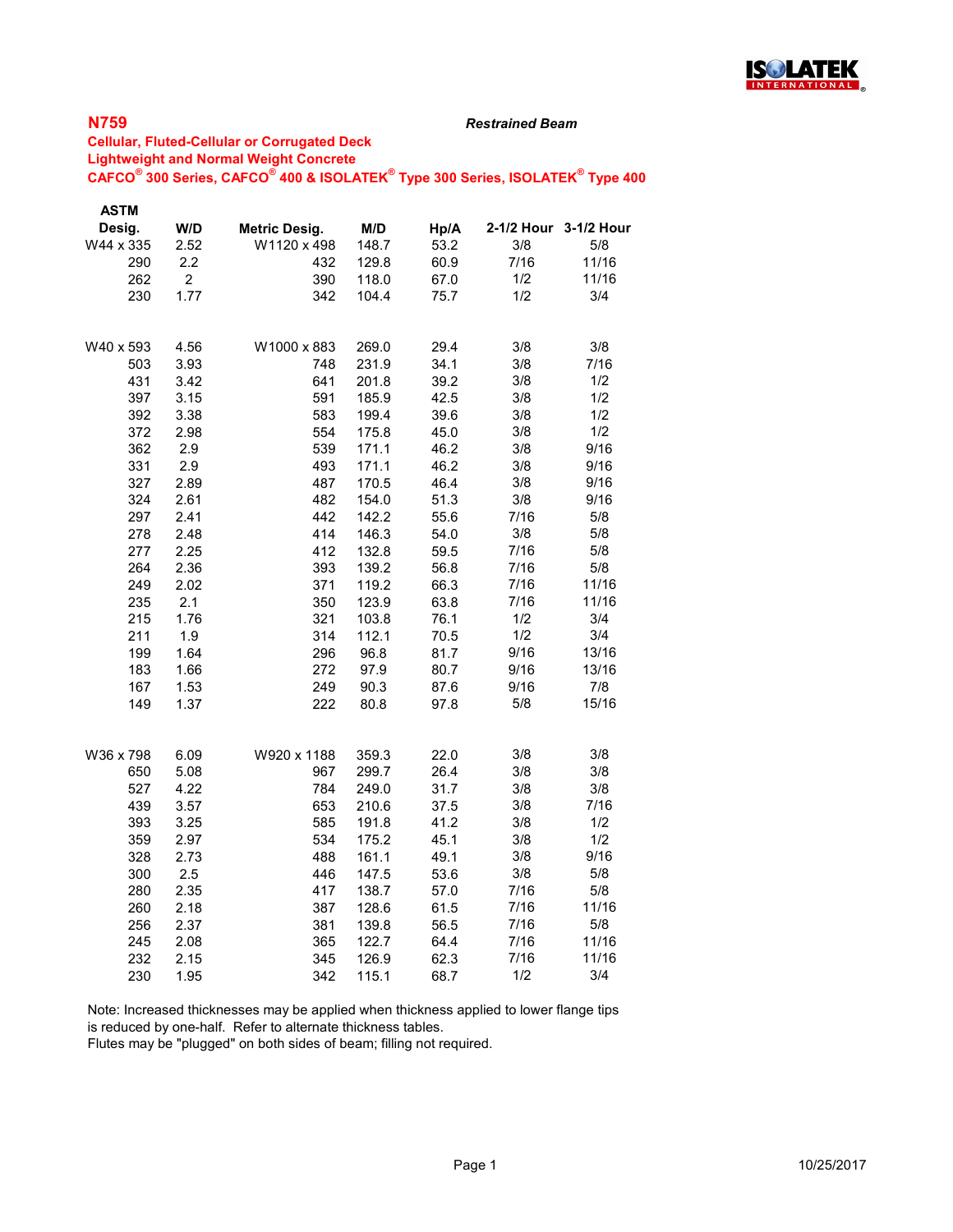

#### Restrained Beam

### Cellular, Fluted-Cellular or Corrugated Deck Lightweight and Normal Weight Concrete  $\mathsf{CAFCO}^\circ$  300 Series,  $\mathsf{CAFCO}^\circ$  400 & ISOLATEK $^\circ$  Type 300 Series, ISOLATEK $^\circ$  Type 400

| <b>ASTM</b> |      |                      |       |       |       |                       |
|-------------|------|----------------------|-------|-------|-------|-----------------------|
| Desig.      | W/D  | <b>Metric Desig.</b> | M/D   | Hp/A  |       | 2-1/2 Hour 3-1/2 Hour |
| W36 x 210   | 1.96 | W920 x 313           | 115.6 | 68.4  | 1/2   | 3/4                   |
| 194         | 1.81 | 289                  | 106.8 | 74.0  | 1/2   | 3/4                   |
| 182         | 1.72 | 271                  | 101.5 | 77.9  | 1/2   | 13/16                 |
| 170         | 1.6  | 253                  | 94.4  | 83.7  | 9/16  | 13/16                 |
| 160         | 1.51 | 238                  | 89.1  | 88.7  | 9/16  | 7/8                   |
| 150         | 1.43 | 223                  | 84.4  | 93.7  | 5/8   | 7/8                   |
| 135         | 1.29 | 201                  | 76.1  | 103.9 | 5/8   | 15/16                 |
| W33 x 387   | 3.31 | W840 x 576           | 195.3 | 40.5  | 3/8   | 1/2                   |
| 354         | 3.05 | 527                  | 180.0 | 43.9  | 3/8   | 1/2                   |
| 318         | 2.77 | 473                  | 163.4 | 48.4  | 3/8   | 9/16                  |
| 291         | 2.55 | 433                  | 150.5 | 52.5  | 3/8   | 9/16                  |
| 263         | 2.33 | 392                  | 137.5 | 57.5  | 7/16  | 5/8                   |
| 241         | 2.13 | 359                  | 125.7 | 62.9  | 7/16  | 11/16                 |
| 221         | 1.97 | 329                  | 116.2 | 68.0  | 1/2   | 11/16                 |
| 201         | 1.79 | 299                  | 105.6 | 74.9  | 1/2   | 3/4                   |
| 169         | 1.7  | 251                  | 100.3 | 78.8  | 1/2   | 13/16                 |
| 152         | 1.53 | 226                  | 90.3  | 87.6  | 9/16  | 7/8                   |
| 141         | 1.43 | 210                  | 84.4  | 93.7  | 5/8   | 7/8                   |
| 130         | 1.32 | 193                  | 77.9  | 101.5 | 5/8   | 15/16                 |
| 118         | 1.21 | 176                  | 71.4  | 110.7 | 11/16 | 1                     |
| W30 x 391   | 3.59 | W760 x 582           | 211.8 | 37.3  | 3/8   | 7/16                  |
| 357         | 3.31 | 531                  | 195.3 | 40.5  | 3/8   | 1/2                   |
| 326         | 3.05 | 484                  | 180.0 | 43.9  | 3/8   | 1/2                   |
| 292         | 2.73 | 434                  | 161.1 | 49.1  | 3/8   | 9/16                  |
| 261         | 2.46 | 389                  | 145.1 | 54.5  | 3/8   | 5/8                   |
| 235         | 2.24 | 350                  | 132.2 | 59.8  | 7/16  | 5/8                   |
| 211         | 2.01 | 314                  | 118.6 | 66.7  | 1/2   | 11/16                 |
| 191         | 1.85 | 284                  | 109.2 | 72.4  | 1/2   | 3/4                   |
| 173         | 1.66 | 257                  | 97.9  | 80.7  | 9/16  | 13/16                 |
| 148         | 1.64 | 220                  | 96.8  | 81.7  | 9/16  | 13/16                 |
| 132         | 1.47 | 196                  | 86.7  | 91.1  | 9/16  | 7/8                   |
| 124         | 1.39 | 185                  | 82.0  | 96.4  | 5/8   | 15/16                 |
| 116         | 1.3  | 173                  | 76.7  | 103.1 | 5/8   | 15/16                 |
| 108         | 1.21 | 161                  | 71.4  | 110.7 | 11/16 | 1                     |
| 99          | 1.12 | 147                  | 66.1  | 119.6 | 11/16 | $1 - 1/16$            |
| 90          | 1.02 | 134                  | 60.2  | 131.4 | 3/4   | $1 - 1/8$             |
| W27 x 539   | 5.08 | W690 x 802           | 299.7 | 26.4  | 3/8   | 3/8                   |
| 368         | 3.64 | 548                  | 214.8 | 36.8  | 3/8   | 7/16                  |

Note: Increased thicknesses may be applied when thickness applied to lower flange tips is reduced by one-half. Refer to alternate thickness tables.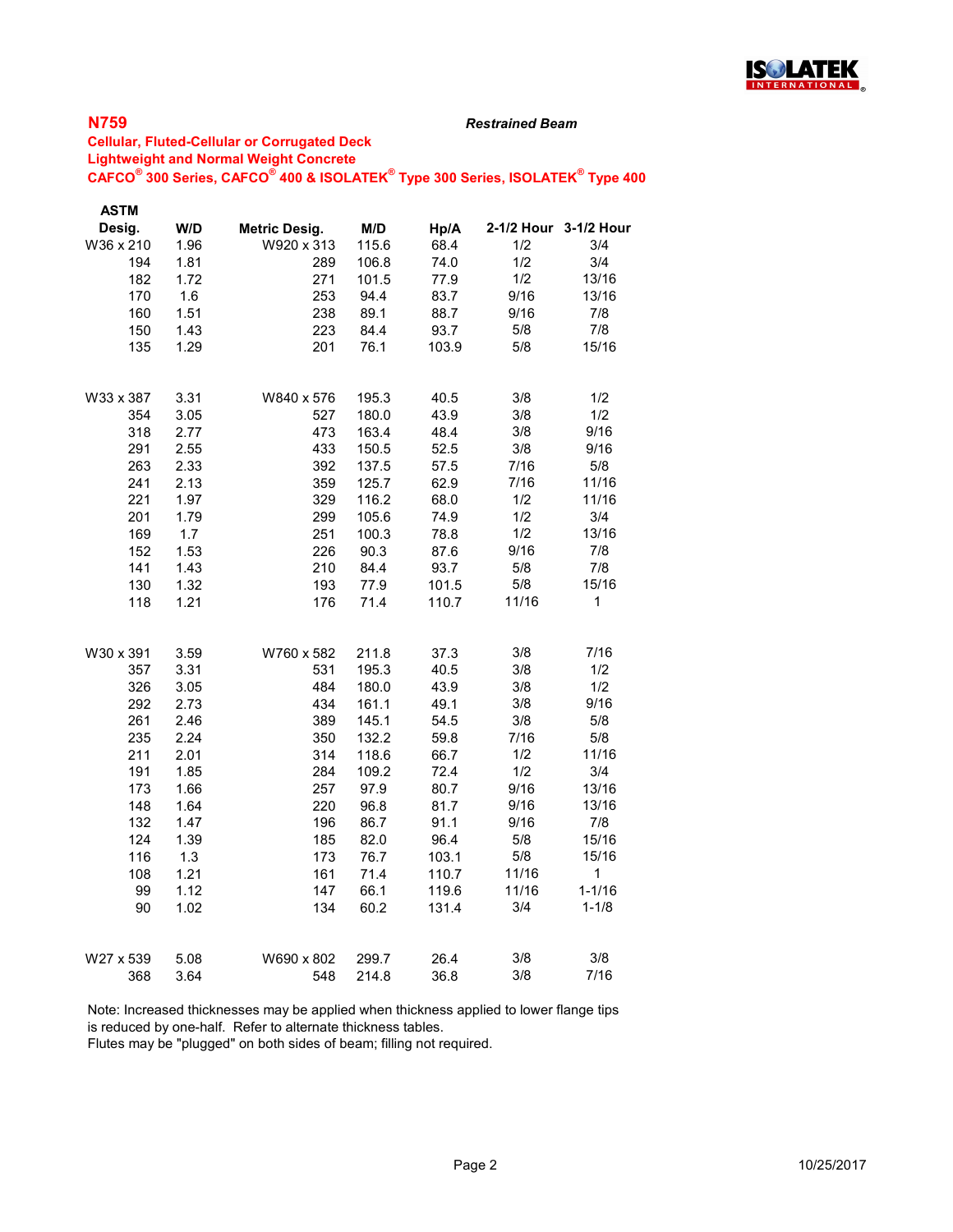

#### Restrained Beam

### Cellular, Fluted-Cellular or Corrugated Deck Lightweight and Normal Weight Concrete  $\mathsf{CAFCO}^\circ$  300 Series,  $\mathsf{CAFCO}^\circ$  400 & ISOLATEK $^\circ$  Type 300 Series, ISOLATEK $^\circ$  Type 400

| <b>ASTM</b> |      |                      |       |       |             |                       |
|-------------|------|----------------------|-------|-------|-------------|-----------------------|
| Desig.      | W/D  | <b>Metric Desig.</b> | M/D   | Hp/A  |             | 2-1/2 Hour 3-1/2 Hour |
| W27 x 336   | 3.36 | W690 x 500           | 198.2 | 39.9  | 3/8         | 1/2                   |
| 307         | 3.11 | 457                  | 183.5 | 43.1  | 3/8         | 1/2                   |
| 281         | 2.86 | 418                  | 168.7 | 46.8  | 3/8         | 9/16                  |
| 258         | 2.64 | 384                  | 155.8 | 50.8  | 3/8         | 9/16                  |
| 235         | 2.43 | 350                  | 143.4 | 55.1  | 7/16        | 5/8                   |
| 217         | 2.26 | 323                  | 133.3 | 59.3  | 7/16        | 5/8                   |
| 194         | 2.03 | 289                  | 119.8 | 66.0  | 7/16        | 11/16                 |
| 178         | 1.87 | 265                  | 110.3 | 71.6  | 1/2         | 3/4                   |
| 161         | 1.7  | 240                  | 100.3 | 78.8  | 1/2         | 13/16                 |
| 146         | 1.55 | 217                  | 91.5  | 86.4  | 9/16        | 7/8                   |
| 129         | 1.56 | 192                  | 92.0  | 85.9  | 9/16        | 7/8                   |
| 114         | 1.39 | 170                  | 82.0  | 96.4  | 5/8         | 15/16                 |
| 102         | 1.24 | 152                  | 73.2  | 108.1 | 5/8         | $\mathbf 1$           |
| 94          | 1.15 | 140                  | 67.9  | 116.5 | 11/16       | $1 - 1/16$            |
| 84          | 1.03 | 125                  | 60.8  | 130.1 | 3/4         | $1 - 1/8$             |
| W24 x 370   | 3.98 | W610 x 551           | 234.8 | 33.7  | 3/8         | 7/16                  |
| 335         | 3.66 | 498                  | 215.9 | 36.6  | 3/8         | 7/16                  |
| 306         | 3.37 | 455                  | 198.8 | 39.8  | 3/8         | 1/2                   |
| 279         | 3.11 | 415                  | 183.5 | 43.1  | 3/8         | 1/2                   |
| 250         | 2.81 | 372                  | 165.8 | 47.7  | 3/8         | 9/16                  |
| 229         | 2.6  | 341                  | 153.4 | 51.5  | 3/8         | 9/16                  |
| 207         | 2.36 | 307                  | 139.2 | 56.8  | 7/16        | 5/8                   |
| 192         | 2.2  | 285                  | 129.8 | 60.9  | 7/16        | 11/16                 |
| 176         | 2.03 | 262                  | 119.8 | 66.0  | 7/16        | 11/16                 |
| 162         | 1.88 | 241                  | 110.9 | 71.3  | 1/2         | 3/4                   |
| 146         | 1.7  | 217                  | 100.3 | 78.8  | 1/2         | 13/16                 |
| 131         | 1.54 | 195                  | 90.9  | 87.0  | 9/16        | 7/8                   |
| 117         | 1.38 | 174                  | 81.4  | 97.1  | 5/8         | 15/16                 |
| 104         | 1.24 | 155                  | 73.2  | 108.1 | 5/8         | 1                     |
| 103         | 1.4  | 153                  | 82.6  | 95.7  | 5/8         | 15/16                 |
| 94          | 1.28 | 140                  | 75.5  | 104.7 | 5/8         | 15/16                 |
| 84          | 1.15 | 125                  | 67.9  | 116.5 | 11/16       | $1 - 1/16$            |
| 76          | 1.05 | 113                  | 62.0  | 127.6 | 3/4         | $1 - 1/8$             |
| 68          | 0.94 | 101                  | 55.5  | 142.5 | 3/4         | $1 - 3/16$            |
| 62          | 0.93 | 92                   | 54.9  | 144.1 | 3/4         | $1 - 3/16$            |
| 55          | 0.82 | 82                   | 48.4  | 163.4 | 13/16       | $1 - 1/4$             |
| W21 x 201   | 2.5  | W530 x 300           | 147.5 | 53.6  | 3/8         | 5/8                   |
| 182         | 2.28 | 272                  | 134.5 | 58.8  | 7/16        | 5/8                   |
|             |      |                      |       |       | $1 - 15/16$ |                       |

Note: Increased thicknesses may be applied when thickness applied to lower flange tips is reduced by one-half. Refer to alternate thickness tables.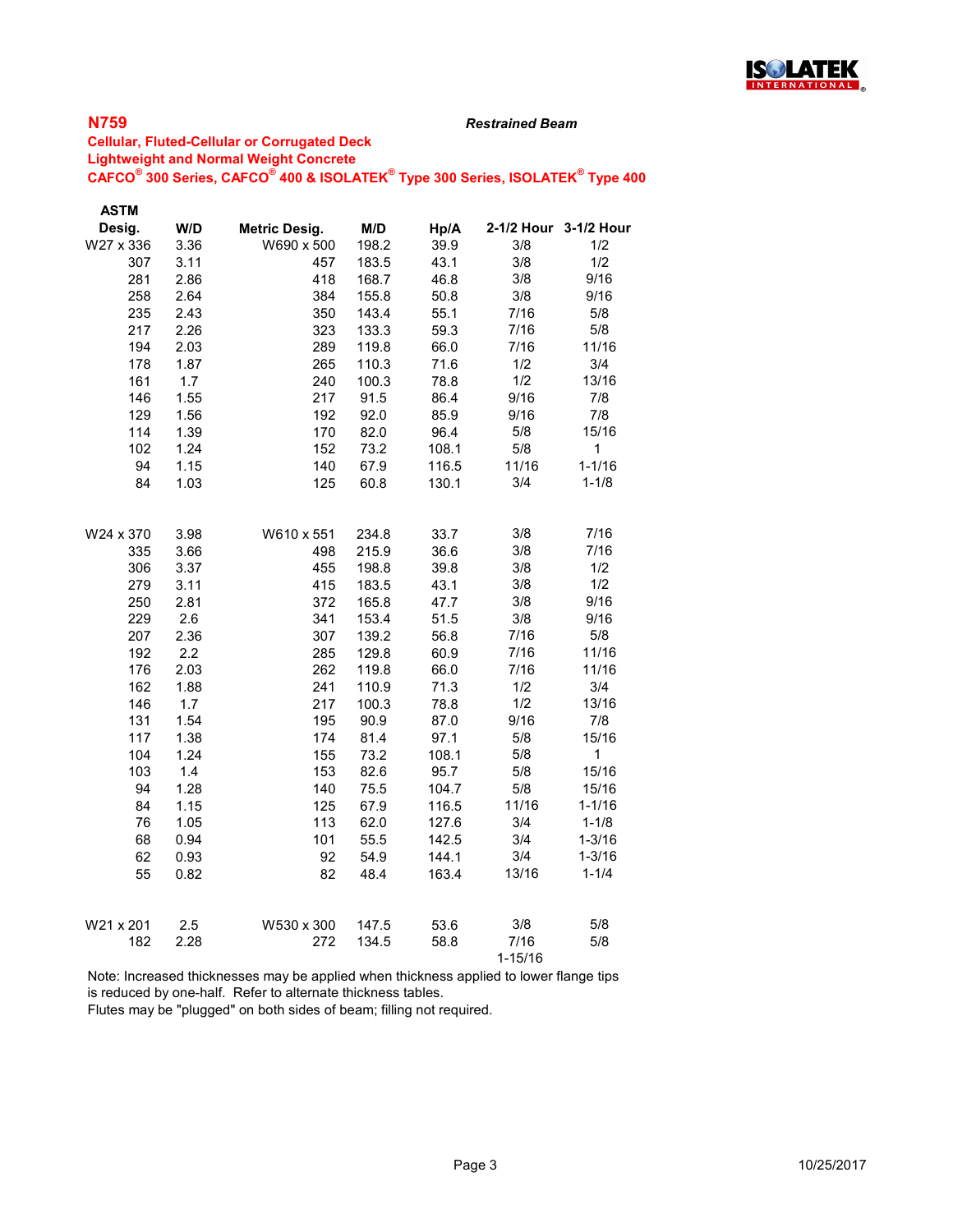

#### Restrained Beam

### Cellular, Fluted-Cellular or Corrugated Deck Lightweight and Normal Weight Concrete  $\mathsf{CAFCO}^\circ$  300 Series,  $\mathsf{CAFCO}^\circ$  400 & ISOLATEK $^\circ$  Type 300 Series, ISOLATEK $^\circ$  Type 400

| <b>ASTM</b> |      |                      |       |       |       |                       |
|-------------|------|----------------------|-------|-------|-------|-----------------------|
| Desig.      | W/D  | <b>Metric Desig.</b> | M/D   | Hp/A  |       | 2-1/2 Hour 3-1/2 Hour |
| W21 x 166   | 2.09 | W530 x 248           | 123.3 | 64.1  | 7/16  | 11/16                 |
| 147         | 1.87 | 219                  | 110.3 | 71.6  | 1/2   | 3/4                   |
| 132         | 1.68 | 196                  | 99.1  | 79.8  | 9/16  | 13/16                 |
| 122         | 1.57 | 182                  | 92.6  | 85.3  | 9/16  | 13/16                 |
| 111         | 1.43 | 165                  | 84.4  | 93.7  | 5/8   | 7/8                   |
| 101         | 1.3  | 150                  | 76.7  | 103.1 | 5/8   | 15/16                 |
| 93          | 1.4  | 138                  | 82.6  | 95.7  | 5/8   | 15/16                 |
| 83          | 1.26 | 123                  | 74.3  | 106.3 | 5/8   | $\mathbf{1}$          |
| 73          | 1.11 | 109                  | 65.5  | 120.7 | 11/16 | $1 - 1/16$            |
| 68          | 1.04 | 101                  | 61.4  | 128.8 | 3/4   | $1 - 1/8$             |
| 62          | 0.95 | 92                   | 56.1  | 141.0 | 3/4   | $1 - 3/16$            |
| 57          | 0.95 | 85                   | 56.1  | 141.0 | 3/4   | $1 - 3/16$            |
| 55          | 0.85 | 82                   | 50.2  | 157.6 | 13/16 | $1 - 1/4$             |
| 50          | 0.83 | 74                   | 49.0  | 161.4 | 13/16 | $1 - 1/4$             |
| 48          | 0.75 | 72                   | 44.3  | 178.6 | 7/8   | $1 - 5/16$            |
| 44          | 0.74 | 66                   | 43.7  | 181.1 | 7/8   | $1 - 3/8$             |
|             |      |                      |       |       |       |                       |
| W18 x 175   | 2.46 | W460 x 260           | 145.1 | 54.5  | 3/8   | 5/8                   |
| 158         | 2.24 | 235                  | 132.2 | 59.8  | 7/16  | 5/8                   |
| 143         | 2.05 | 213                  | 121.0 | 65.4  | 7/16  | 11/16                 |
| 130         | 1.88 | 193                  | 110.9 | 71.3  | 1/2   | 3/4                   |
| 119         | 1.72 | 177                  | 101.5 | 77.9  | 1/2   | 13/16                 |
| 106         | 1.55 | 158                  | 91.5  | 86.4  | 9/16  | 7/8                   |
| 97          | 1.42 | 144                  | 83.8  | 94.4  | 5/8   | 7/8                   |
| 86          | 1.27 | 128                  | 74.9  | 105.5 | 5/8   | $\mathbf 1$           |
| 76          | 1.13 | 113                  | 66.7  | 118.6 | 11/16 | $1 - 1/16$            |
| 71          | 1.22 | 106                  | 72.0  | 109.8 | 11/16 | 1                     |
| 65          | 1.13 | 97                   | 66.7  | 118.6 | 11/16 | $1 - 1/16$            |
| 60          | 1.04 | 89                   | 61.4  | 128.8 | 3/4   | $1 - 1/8$             |
| 55          | 0.96 | 82                   | 56.6  | 139.6 | 3/4   | $1 - 3/16$            |
| 50          | 0.88 | 74                   | 51.9  | 152.3 | 13/16 | $1 - 1/4$             |
| 46          | 0.87 | 68                   | 51.3  | 154.0 | 13/16 | $1 - 1/4$             |
| 40          | 0.76 | 60                   | 44.8  | 176.3 | 7/8   | $1 - 5/16$            |
| 35          | 0.67 | 52                   | 39.5  | 200.0 | 15/16 | $1 - 7/16$            |
|             |      |                      |       |       |       |                       |
| W16 x 100   | 1.59 | W410 x 149           | 93.8  | 84.3  | 9/16  | 13/16                 |
| 89          | 1.43 | 132                  | 84.4  | 93.7  | 5/8   | 7/8                   |
| 77          | 1.25 | 114                  | 73.8  | 107.2 | 5/8   | $\mathbf 1$           |
| 67          | 1.09 | 100                  | 64.3  | 122.9 | 11/16 | $1 - 1/16$            |
| 57          | 1.09 | 85                   | 64.3  | 122.9 | 11/16 | $1 - 1/16$            |
| 50          | 0.96 | 74                   | 56.6  | 139.6 | 3/4   | $1 - 3/16$            |
| 45          | 0.87 | 67                   | 51.3  | 154.0 | 13/16 | $1 - 1/4$             |

Note: Increased thicknesses may be applied when thickness applied to lower flange tips is reduced by one-half. Refer to alternate thickness tables.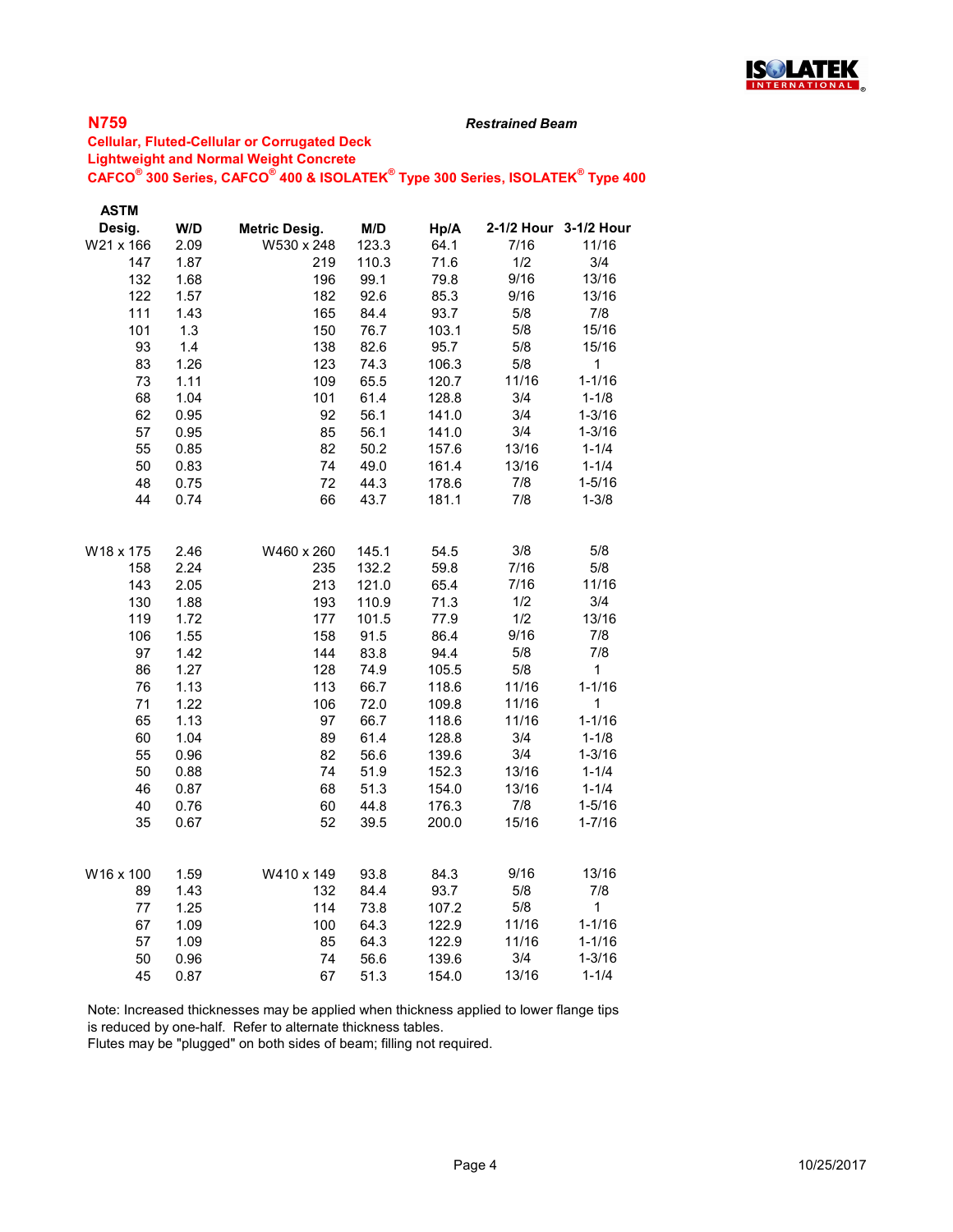

#### Restrained Beam

### Cellular, Fluted-Cellular or Corrugated Deck Lightweight and Normal Weight Concrete  $\mathsf{CAFCO}^\circ$  300 Series,  $\mathsf{CAFCO}^\circ$  400 & ISOLATEK $^\circ$  Type 300 Series, ISOLATEK $^\circ$  Type 400

| <b>ASTM</b> |      |               |       |       |            |                       |
|-------------|------|---------------|-------|-------|------------|-----------------------|
| Desig.      | W/D  | Metric Desig. | M/D   | Hp/A  |            | 2-1/2 Hour 3-1/2 Hour |
| W16 x 40    | 0.78 | W410 x 60     | 46.0  | 171.8 | 7/8        | $1 - 5/16$            |
| 36          | 0.7  | 53            | 41.3  | 191.4 | 15/16      | $1 - 3/8$             |
| 31          | 0.66 | 46            | 38.9  | 203.0 | 15/16      | $1 - 7/16$            |
| 26          | 0.55 | 39            | 32.5  | 243.6 | 1          | $1 - 9/16$            |
| W14 x 808   | 8.75 | W360 x 1202   | 516.3 | 15.3  | 3/8        | 3/8                   |
| 730         | 8.08 | 1086          | 476.7 | 16.6  | 3/8        | 3/8                   |
| 665         | 7.49 | 990           | 441.9 | 17.9  | 3/8        | 3/8                   |
| 605         | 6.96 | 900           | 410.6 | 19.3  | 3/8        | 3/8                   |
| 550         | 6.43 | 818           | 379.4 | 20.8  | 3/8        | 3/8                   |
| 500         | 5.95 | 744           | 351.1 | 22.5  | 3/8        | 3/8                   |
| 455         | 5.53 | 677           | 326.3 | 24.2  | 3/8        | 3/8                   |
| 426         | 5.21 | 634           | 307.4 | 25.7  | 3/8        | 3/8                   |
| 398         | 4.93 | 592           | 290.9 | 27.2  | 3/8        | 3/8                   |
| 370         | 4.63 | 551           | 273.2 | 28.9  | 3/8        | 3/8                   |
| 342         | 4.32 | 509           | 254.9 | 31.0  | 3/8        | 3/8                   |
| 311         | 3.98 | 463           | 234.8 | 33.7  | 3/8        | 7/16                  |
| 283         | 3.66 | 421           | 215.9 | 36.6  | 3/8        | 7/16                  |
| 257         | 3.36 | 382           | 198.2 | 39.9  | 3/8        | 1/2                   |
| 233         | 3.08 | 347           | 181.7 | 43.5  | 3/8        | 1/2                   |
| 211         | 2.81 | 314           | 165.8 | 47.7  | 3/8        | 9/16                  |
| 193         | 2.6  | 287           | 153.4 | 51.5  | 3/8        | 9/16                  |
| 176         | 2.38 | 262           | 140.4 | 56.3  | 7/16       | 5/8                   |
| 159         | 2.16 | 237           | 127.4 | 62.0  | 7/16       | 11/16                 |
| 145         | 1.99 | 216           | 117.4 | 67.3  | 1/2        | 11/16                 |
| 132         | 1.89 | 196           | 111.5 | 70.9  | 1/2        | 3/4                   |
| 120         | 1.71 | 179           | 100.9 | 78.4  | 1/2        | 13/16                 |
| 109         | 1.57 | 162           | 92.6  | 85.3  | 9/16       | 13/16                 |
| 99          | 1.43 | 147           | 84.4  | 93.7  | 5/8        | 7/8                   |
| 90          | 1.31 | 134           | 77.3  | 102.3 | 5/8        | 15/16                 |
| 82          | 1.45 | 122           | 85.6  | 92.4  | 9/16       | 7/8                   |
| 74          | 1.32 | 110           | 77.9  | 101.5 | 5/8        | 15/16                 |
| 68          | 1.22 | 101           | 72.0  | 109.8 | 11/16      | 1                     |
| 61          | 1.1  | 91            | 64.9  | 121.8 | 11/16      | $1 - 1/16$            |
| 53          | 1.06 | 79            | 62.5  | 126.4 | 3/4        | $1 - 1/16$            |
| 48          | 0.97 | 72            | 57.2  | 138.1 | 3/4        | $1 - 1/8$             |
| 43          | 0.87 | 64            | 51.3  | 154.0 | 13/16      | $1 - 1/4$             |
| 38          | 0.8  | 57            | 47.2  | 167.5 | 7/8        | $1 - 5/16$            |
| 34          | 0.72 | 51            | 42.5  | 186.1 | 7/8        | $1 - 3/8$             |
| 30          | 0.64 | 45            | 37.8  | 209.3 | 15/16      | $1 - 7/16$            |
| 26          | 0.62 | 39            | 36.6  | 216.1 | 1          | $1 - 1/2$             |
| 22          | 0.53 | 33            | 31.3  | 252.8 | $1 - 1/16$ | $1 - 9/16$            |

Note: Increased thicknesses may be applied when thickness applied to lower flange tips is reduced by one-half. Refer to alternate thickness tables.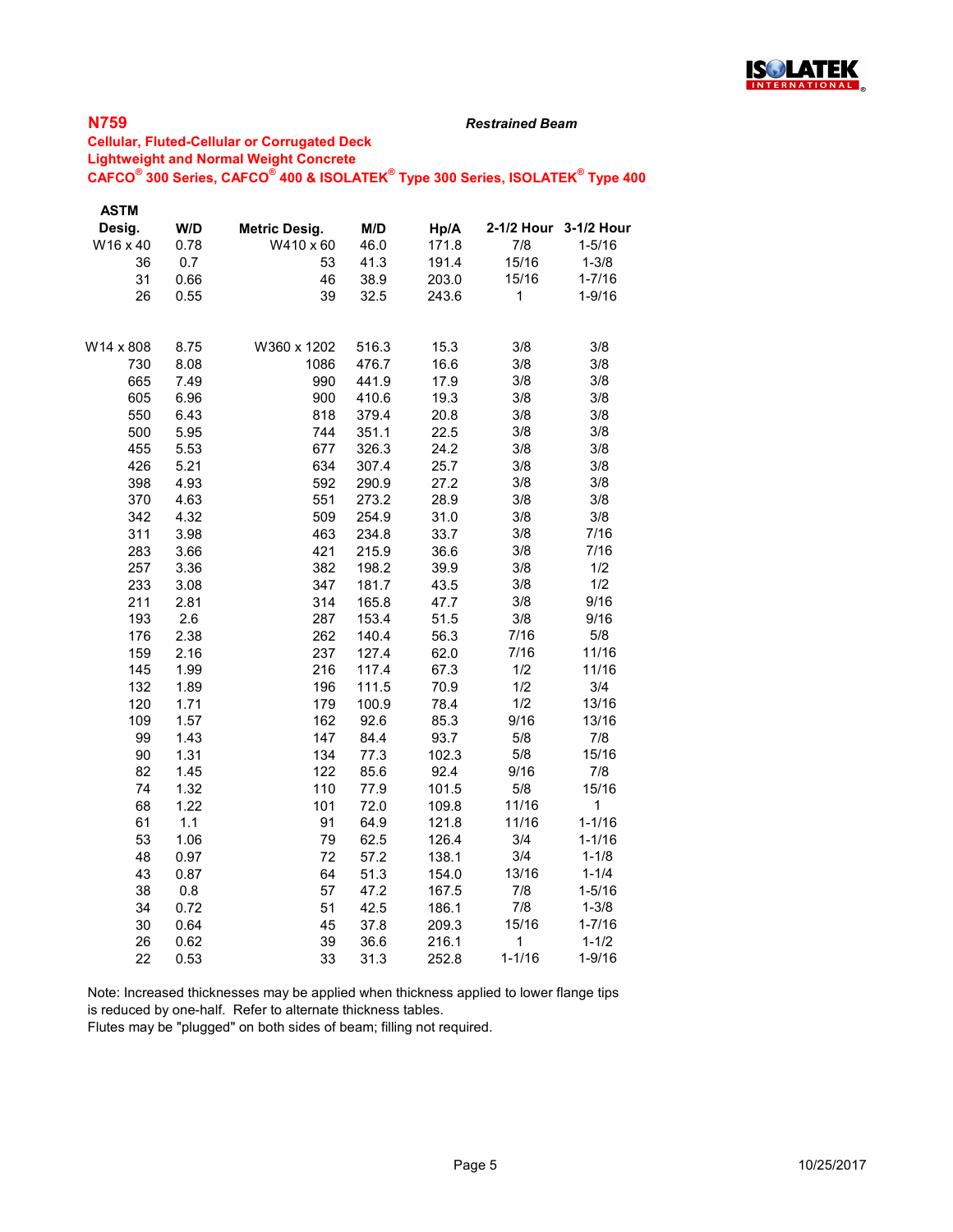

#### Restrained Beam

### Cellular, Fluted-Cellular or Corrugated Deck Lightweight and Normal Weight Concrete  $\mathsf{CAFCO}^\circ$  300 Series,  $\mathsf{CAFCO}^\circ$  400 & ISOLATEK $^\circ$  Type 300 Series, ISOLATEK $^\circ$  Type 400

| <b>ASTM</b> |      |                      |                |              |            |                       |
|-------------|------|----------------------|----------------|--------------|------------|-----------------------|
| Desig.      | W/D  | <b>Metric Desig.</b> | M/D            | Hp/A         |            | 2-1/2 Hour 3-1/2 Hour |
| W12 x 336   | 4.85 | W310 x 500           | 286.2          | 27.6         | 3/8        | 3/8                   |
| 305         | 4.49 | 454                  | 264.9          | 29.8         | 3/8        | 3/8                   |
| 279         | 4.19 | 415                  | 247.2          | 32.0         | 3/8        | 3/8                   |
| 252         | 3.84 | 375                  | 226.6          | 34.9         | 3/8        | 7/16                  |
| 230         | 3.55 | 342                  | 209.5          | 37.7         | 3/8        | 7/16                  |
| 210         | 3.27 | 313                  | 192.9          | 41.0         | 3/8        | 1/2                   |
| 190         | 3    | 283                  | 177.0          | 44.7         | 3/8        | 1/2                   |
| 170         | 2.72 | 253                  | 160.5          | 49.3         | 3/8        | 9/16                  |
| 152         | 2.45 | 225                  | 144.6          | 54.7         | 7/16       | 5/8                   |
| 136         | 2.23 | 202                  | 131.6          | 60.1         | 7/16       | 5/8                   |
| 120         | 1.99 | 179                  | 117.4          | 67.3         | 1/2        | 11/16                 |
| 106         | 1.77 | 158                  | 104.4          | 75.7         | 1/2        | 3/4                   |
| 96          | 1.61 | 143                  | 95.0           | 83.2         | 9/16       | 13/16                 |
| 87          | 1.47 | 129                  | 86.7           | 91.1         | 9/16       | 7/8                   |
| 79          | 1.34 | 117                  | 79.1           | 100.0        | 5/8        | 15/16                 |
| 72          | 1.23 | 107                  | 72.6           | 108.9        | 11/16      | 1                     |
| 65          | 1.11 | 97                   | 65.5           | 120.7        | 11/16      | $1 - 1/16$            |
| 58          | 1.1  | 86                   | 64.9           | 121.8        | 11/16      | $1 - 1/16$            |
| 53          | 1.02 | 79                   | 60.2           | 131.4        | 3/4        | $1 - 1/8$             |
| 50          | 1.06 | 74                   | 62.5           | 126.4        | 3/4        | $1 - 1/16$            |
| 45          | 0.97 | 67                   | 57.2           | 138.1        | 3/4        | $1 - 1/8$             |
| 40          | 0.86 | 60                   | 50.7           | 155.8        | 13/16      | $1 - 1/4$             |
| 35          | 0.81 | 52                   | 47.8           | 165.4        | 13/16      | $1 - 1/4$             |
| 30          | 0.69 | 45                   | 40.7           | 194.2        | 15/16      | $1 - 3/8$             |
| 26          | 0.61 | 39                   | 36.0           | 219.6        | 1          | $1 - 1/2$             |
| 22          | 0.62 | 33                   | 36.6           | 216.1        | 1          | $1 - 1/2$             |
| 19          | 0.54 | 28                   | 31.9           | 248.1        | $1 - 1/16$ | $1 - 9/16$            |
| 16          | 0.45 | 24                   | 26.6           | 297.7        | $1 - 1/8$  | $1 - 11/16$           |
| 14          | 0.4  | 21                   | 23.6           | 335.0        | $1 - 3/16$ | $1 - 13/16$           |
|             | 2.17 | W250 x 167           |                | 61.7         | 7/16       | 11/16                 |
| W10 x 112   | 1.97 |                      | 128.0          |              | 1/2        | 11/16                 |
| 100<br>88   | 1.74 | 149<br>131           | 116.2<br>102.7 | 68.0<br>77.0 | 1/2        | 13/16                 |
| 77          | 1.54 | 115                  | 90.9           | 87.0         | 9/16       | 7/8                   |
| 68          | 1.38 | 101                  | 81.4           | 97.1         | $5/8$      | 15/16                 |
| 60          | 1.22 | 89                   | 72.0           | 109.8        | 11/16      | 1                     |
| 54          |      | 80                   |                |              | 11/16      | $1 - 1/16$            |
| 49          | 1.11 |                      | 65.5           | 120.7        | 3/4        | $1 - 1/8$             |
|             | 1.01 | 73<br>67             | 59.6           | 132.7        | 3/4        |                       |
| 45          | 1.06 | 58                   | 62.5           | 126.4        | 13/16      | $1 - 1/16$            |
| 39          | 0.92 |                      | 54.3           | 145.6        | 7/8        | $1 - 3/16$            |
| 33          | 0.78 | 49                   | 46.0           | 171.8        |            | $1 - 5/16$            |
| 30          | 0.8  | 45                   | 47.2           | 167.5        | 7/8        | $1 - 5/16$            |

Note: Increased thicknesses may be applied when thickness applied to lower flange tips is reduced by one-half. Refer to alternate thickness tables.